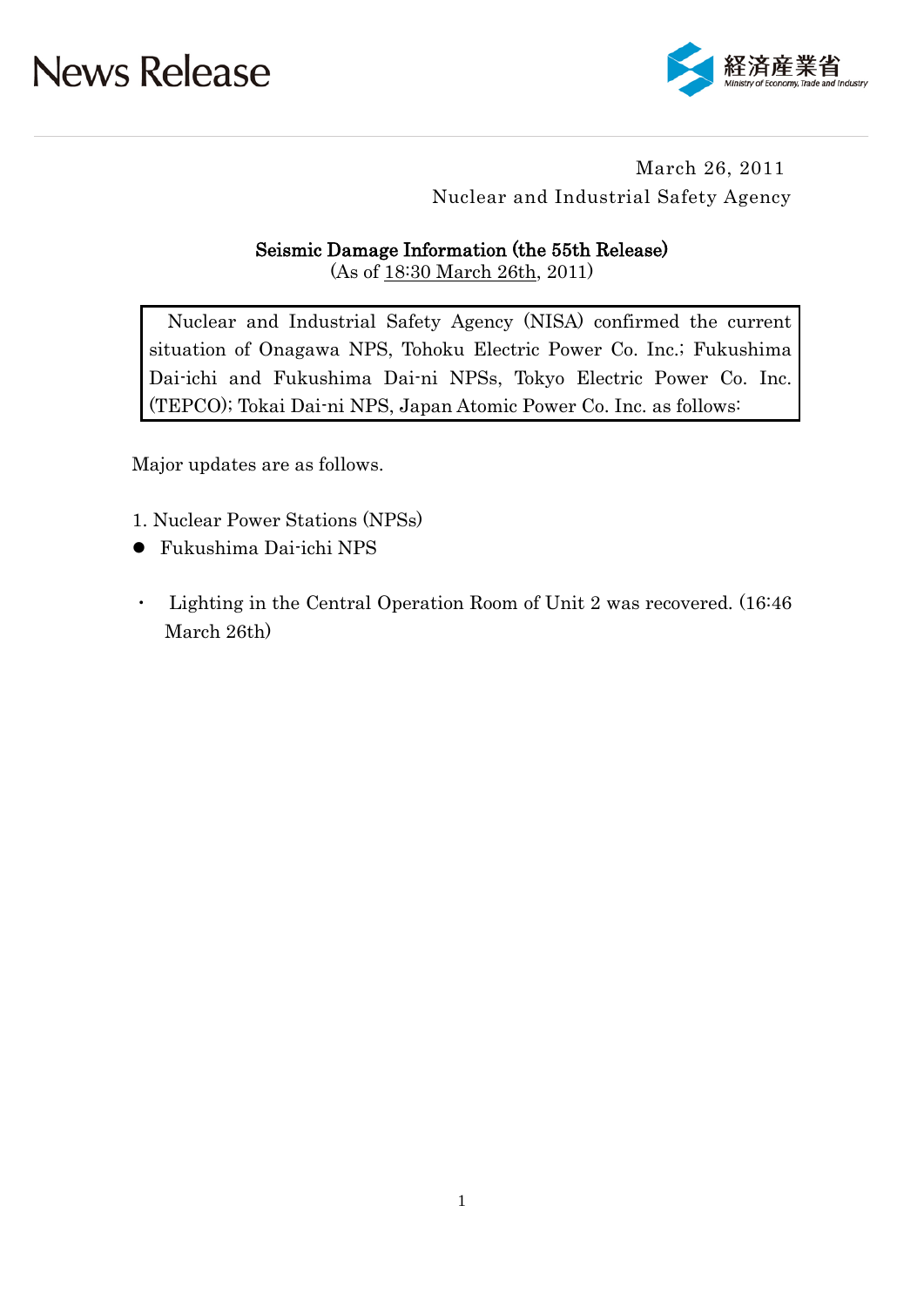

(Attached sheet)

### 1. The state of operation at NPS (Number of automatic shutdown units: 10)

- Fukushima Dai-ichi NPS, TEPCO (Okuma Town and FutabaTown, Futaba County, Fukushima Prefecture)
- (1) The state of operation

| Unit $1(460MWe):$    | automatic shutdown                           |
|----------------------|----------------------------------------------|
| Unit 2 (784MWe):     | automatic shutdown                           |
| Unit 3 (784MWe):     | automatic shutdown                           |
| Unit 4 (784MWe):     | in periodic inspection outage                |
| Unit $5(784MWe):$    | in periodic inspection outage, cold shutdown |
|                      | at $14:30$ March $20th$                      |
| Unit $6(1,100MWe)$ : | in periodic inspection outage, cold shutdown |
|                      | at 19:27 March 20th                          |

(2) Major Plant Parameters (As of 11:00 March 26th)

|                                                             | Unit 1                     | Unit 2                                    | Unit 3                     | Unit 4                  | Unit 5                 | Unit 6                 |
|-------------------------------------------------------------|----------------------------|-------------------------------------------|----------------------------|-------------------------|------------------------|------------------------|
| Reactor<br>0.452(A)<br>Pressure*1<br>0.481(B)<br>[MPa]      |                            | 0.074(A)<br>0.074(B)                      | 0.139(A)<br>0.000(C)       |                         |                        | 0.104                  |
| <b>CV</b> Pressure<br>$(D/W)$ [kPa]                         | 275                        | 110                                       | 106.8                      |                         |                        |                        |
| Reactor Water<br>Level <sup>*2</sup> [mm]                   | $-1,650(A)$<br>$-1,600(B)$ | $-1,200(A)$<br><b>Not</b><br>available(B) | $-1,850(A)$<br>$-2,300(B)$ |                         | 2,123                  | 2,094                  |
| Suppression<br>Pool<br>Water<br>Temperature<br>$(S/C)$ [°C] |                            |                                           |                            |                         |                        |                        |
| Suppression<br>Pool Pressure<br>$(S/C)$ [kPa]               | 275<br>down scale          |                                           | 183.6                      |                         |                        |                        |
| Fuel<br>Spent<br>Pool<br>Water<br>Temperature<br>[°C]       | 57                         |                                           |                            | Incorrect<br>Indication | 42.8                   | 30.0                   |
| of<br>Time<br>Measurement                                   | 13:00<br>March<br>26th     | 13:00<br>March<br>26th                    | 11:15<br>March<br>26th     | 11:00<br>March<br>24th  | 14:00<br>March<br>26th | 14:00<br>March<br>26th |

\*1: Converted from reading value to absolute pressure

\*2: Distance from the top of fuel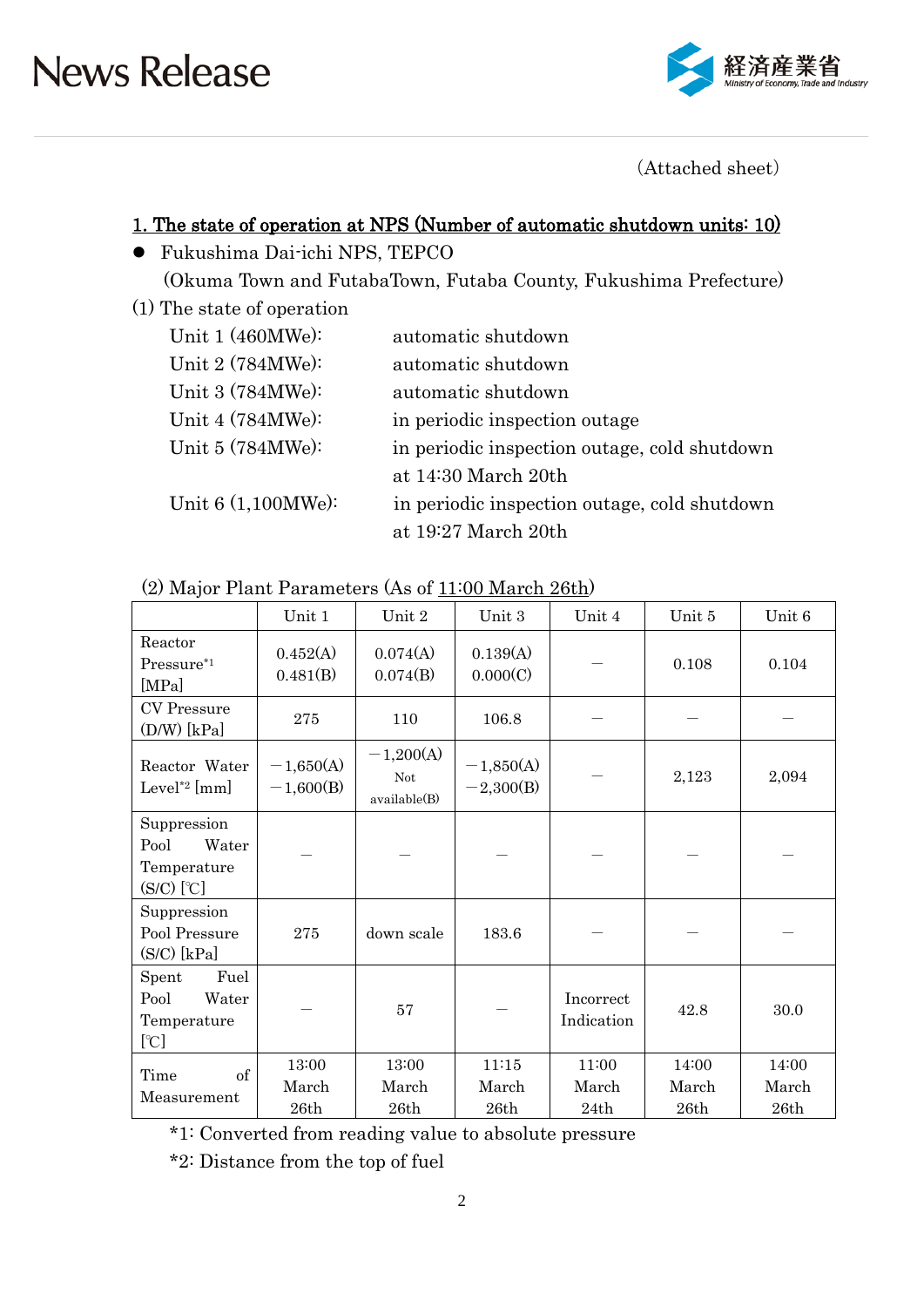

(3) Situation of Each Unit

 $\langle$ Unit 1>

- ・ TEPCO reported to NISA the event (Inability of water injection of the Emergency Core Cooling System) falling under the Article 15 of the Act on Special Measures Concerning Nuclear Emergency Preparedness. (16:36 March 11th)
- ・ Operation of Vent (10:17 March 12th)
- ・ Seawater injection to the Reactor Pressure Vessel (RPV) via the Fire Extinguish Line started. (20:20 March 12th)
- $\rightarrow$ Temporary interruption of the injection (01:10 March 14th)
- ・ The sound of explosion in Unit 1 occurred. (15:36 March 12th)
- ・ The amount of injected water to the Reactor Core was increased by utilizing the Feedwater Line in addition to the Fire Extinguish Line.  $(2m^3/h \rightarrow 18m^3/h)$ . (02:33 March 23rd) Later, it was switched to the Feedwater Line only (around 11m3/h). (09:00 March 23rd)
- ・ Lighting in the Central Operation Room was recovered. (11:30 March 24th)
- ・ White smoke was confirmed to generate continuously. (Around 06:20 March 25th)
- ・ As the result of concentration measurement in the stagnant water on the basement floor of the turbine building,  $2.1 \times 10^{5}$ Bq/cm<sup>3</sup> of <sup>131</sup>I (Iodine) and  $1.8 \times 10^6$ Bq/cm<sup>3</sup> of <sup>137</sup>Cs (Caesium) were detected as major radioactive nuclides.
- ・ Fresh water injection to RPV is carrying out. (As of 18:30 March 26th)

<Unit 2>

- ・ TEPCO reported to NISA the event (Inability of water injection of the Emergency Core Cooling System) falling under the Article 15 of the Act on Special Measures Concerning Nuclear Emergency Preparedness. (16:36 March 11th)
- ・ Operation of Vent (11:00 March 13th)
- ・ The Blow-out Panel of reactor building was opened due to the explosion in the reactor building of Unit 3. (After 11:00 March 14th)
- ・ Reactor water level tended to decrease. (13:18 March 14th) TEPCO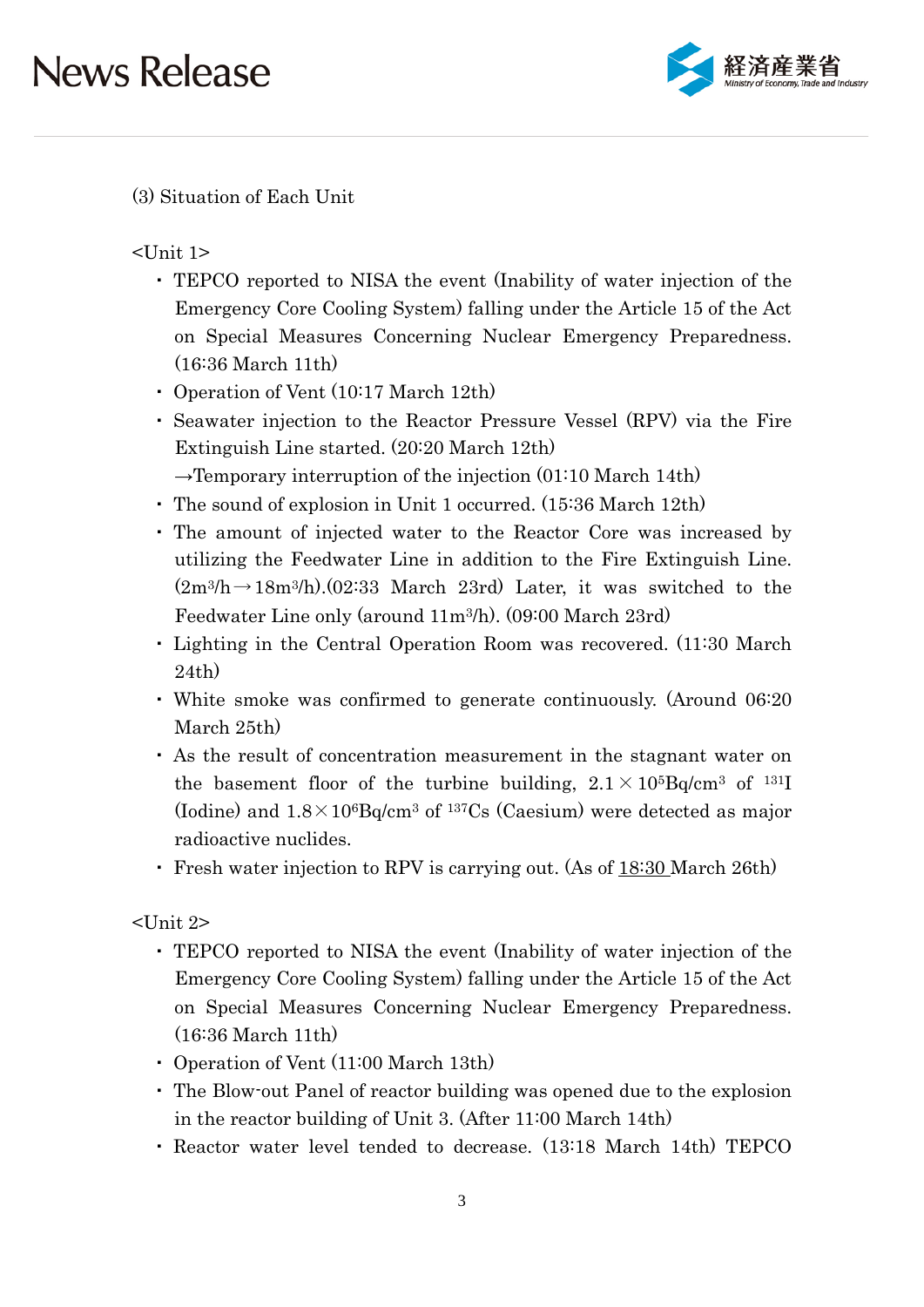

reported to NISA the event (Loss of reactor cooling functions) falling under the Article 15 of the Act on Special Measures Concerning Nuclear Emergency Preparedness. (13:49 March 14th)

- ・ Seawater injection to RPV via the Fire Extinguish line was ready. (19:20 March 14th)
- ・ Water level in RPV tended to decrease. (22:50 March 14th)
- ・ Operation of Vent (0:02 March 15th)
- ・ A sound of explosion was made in Unit 2. As the pressure in Suppression Pool (Suppression Chamber) decreased (06:10 March 15th), there was a possibility that an incident occurred in the Chamber. (About 06:20 March 15th)
- ・ Electric power receiving at the emergency power source transformer from the external transmission line was completed. The work for laying the electric cable from the facility to the load side was carried out. (As of 13:30 March 19th)
- ・ Injection of 40t of Seawater to the Spent Fuel Pool was started.(from 15:00 till 17:20 March 20th)
- ・ Power Center of Unit 2 received electricity (15:46 March 20th)
- ・ White smoke generated. (18:22 March 21st)
- ・ White smoke was died down and almost invisible. (As of 07:11 March 22nd)
- ・ Injection of 18t of Seawater to the Spent Fuel Pool was carried out. (From 16:07 till 17:01 March 22nd)
- ・ White smoke was confirmed to generate continuously. (Around 06:20 March 25th)
- ・ Injection of seawater to the Spent Fuel Pool via the Fuel Pool Cooling Line was carried out. (From 10:30 till 12:19 March 25th)
- ・ White smoke was confirmed to generate continuously (As of 08:00 March 26th)
- ・ Lighting of Central Operation Room was recovered (16:46 March26th)
- Injection of fresh water to RPV was carrying out. (As of 18:30 March 26th)

 $\langle$ Unit 3>

・ TEPCO reported to NISA the event (Inability of water injection of the Emergency Core Cooling System) falling under the Article 15 of the Act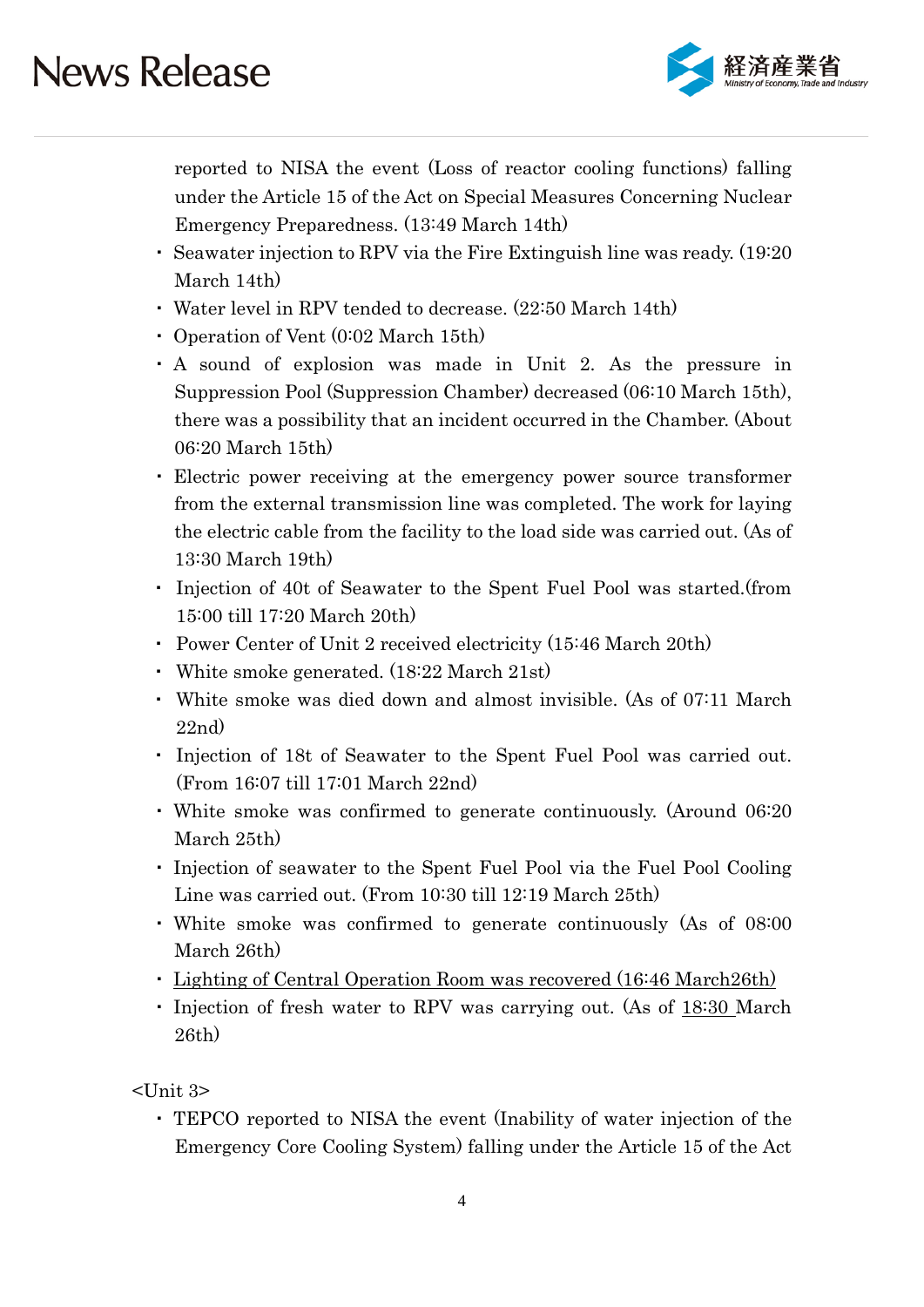

on Special Measures Concerning Nuclear Emergency Preparedness. (05:10 March 13th)

- ・ Operation of Vent (20:41 March 12th)
- ・ Operation of Vent (09:20 March 13th)
- ・ Fresh water started to be injected to RPV via the Fire Extinguish Line. (11:55 March 13th)
- ・ Seawater started to be injected to RPV via the Fire Extinguish Line. (13:12 March 13th)
- ・ Seawater injection for Units 1 and 3 was interrupted due to the lack of seawater in pit. (01:10 March 14th)
- ・ Seawater injection to RPV for Unit 3 was restarted. (03:20 March 14th)
- ・ Operation of Vent (05:20 March 14th)
- ・ The pressure in Primary Containment Vessel (PCV) of Unit 3 rose unusually. (07:44 March 14th) TEPCO reported to NISA on the event falling under the Article 15 of the Act on Special Measures Concerning Nuclear Emergency Preparedness. (7:52 March 14th)
- ・ In Unit 3, the explosion like Unit 1 occurred around the reactor building (11:01 March 14th)
- ・ The white smoke like steam generated from Unit 3. (08:30 March 16th)
- ・ Because of the possibility that PCV of Unit 3 was damaged, the workers evacuated from the main control room of Units 3 and 4 (common control room). (10:45 March 16th) Thereafter the operators returned to the room and restarted the operation of water injection. (11:30 March 16th)
- ・ Seawater was discharged 4 times to Unit 3 by the helicopters of the Self-Defence Force. (9:48, 9:52, 9:58 and 10:01 March 17th)
- ・ The riot police arrived at the site for the water spray from the grand. (16:10 March 17th)
- ・ The Self-Defence Force started the water spray using a fire engine. (19:35 March 17th)
- ・ The water spray from the ground was carried out by the riot police. (From 19:05 till 19:13 March 17th)
- ・ The water spray from the ground was carried out by the Self-Defense Force using 5 fire engines. (19:35, 19:45, 19:53, 20:00 and 20:07 March 17th)
- ・ The water spray from the ground using 6 fire engines (6 tons of water spray per engine) was carried out by the Self-Defence Force. (From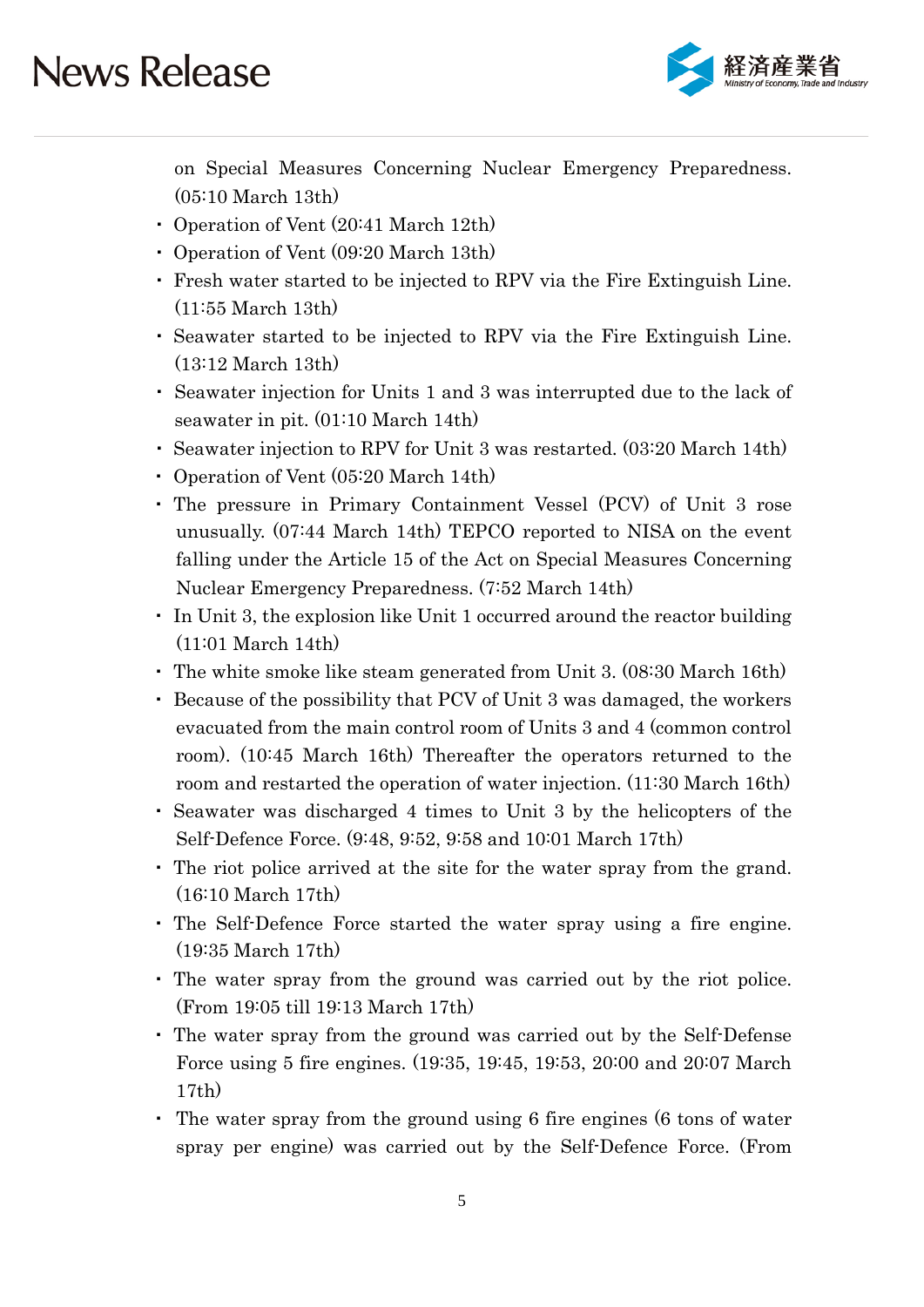

before 14:00 till 14:38 March 18th)

- ・ The water spray from the ground using a fire engine provided by the US Military was carried out. (Finished at 14:45 March 18th)
- ・ Hyper Rescue Unit of Tokyo Fire Department carried out the water spray. (Finished at 03:40 March 20th)
- ・ The pressure in PCV of Unit 3 rose (320 kPa as of 11:00 March 20th). Preparation to lower the pressure was carried. Judging from the situation, immediate pressure relief was not required. Monitoring the pressure continues (120 kPa at 12:15 March 21st).
- ・ On-site survey for leading electric cable (From 11:00 till 16:00 March 20th)
- ・ Water spray over the Spent Fuel Pool of Unit 3 by Hyper Rescue Unit of Tokyo Fire Department was carried out (From 21:30 March 20th till 03:58 March 21st).
- ・ Works for the recovery of external power supply is being carried out.
- ・ Grayish smoke generated from Unit 3. (At around 15:55 March 21st)
- ・ The smoke was confirmed to be died down. (17:55 March 21st)
- ・ Grayish smoke changed to be whitish and seems to be ceasing. (As of 07:11 March 22nd)
- ・ Water spray (Around 180t) by Hyper Rescue Unit of Tokyo Fire Department was carried out. (from 15:10 till 15:59 March 22nd)
- ・ Lighting was recovered in the Central Operation Room. (22:43 March 22nd)
- ・ Injection of 35t of seawater to the Spent Fuel Pool via the Fuel Pool Cooling Line was carried out. (From 11:03 till 13:20 March 23rd)
- ・ Slightly blackish smoke generated from the reactor building. (Around 16:20 March 23rd) At around 23:30 March 23rd and around 4:50 March 24th, it was reported that the smoke seemed to cease.
- ・ Around 120t of seawater was injected to the Spent Fuel Pool via the Fuel Pool Cooling Line. (From around 5:35 till around 16:05 March 24th)
- ・ Water spray by Kawasaki City Fire Bureau supported by Tokyo Fire Department was carried out. (From 13:28 till 16:00 March 25th)
- ・ White smoke was confirmed to generate continuously (As of 08:00 March 26th)
- ・ Fresh water injection to RPV is carrying out. (As of 18:30 March 26th)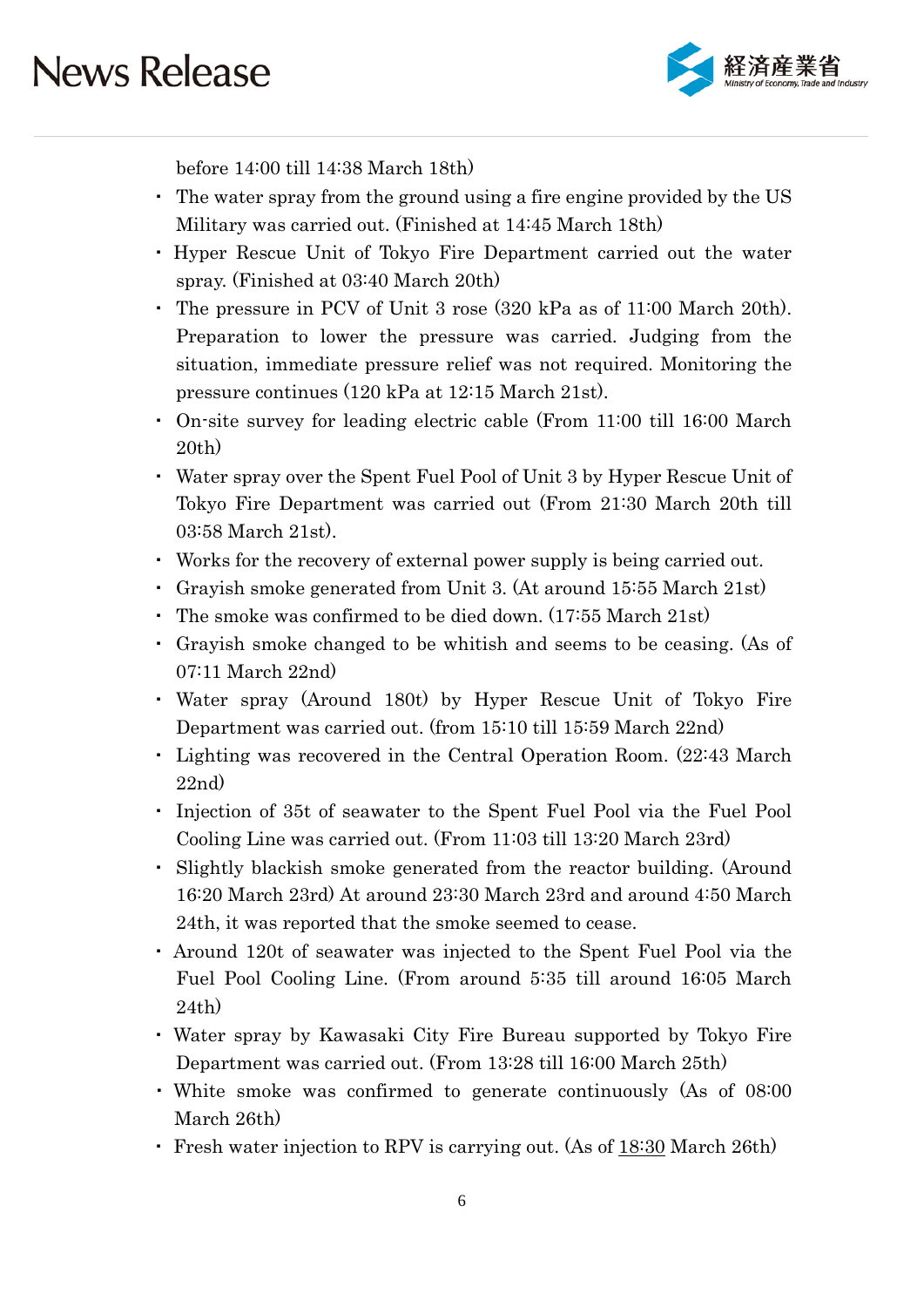

<Unit 4>

- ・ Because of the replacement work of the Shroud of RPV, no fuel was inside the RPV.
- ・ The temperature of water in the Spent Fuel Pool had increased. (84 ℃ at 04:08 March 14th)
- ・ It was confirmed that a part of wall in the operation area of Unit 4 was damaged. (06:14 March 15th)
- ・ The fire at Unit 4 occurred. (09:38 March 15th) TEPCO reported that the fire was extinguished spontaneously. (11:00 March 15th)
- ・ The fire occurred at Unit 4. (5:45 March 16th) TEPCO reported that no fire could be confirmed on the ground.(At around 06:15 March 16th)
- ・ The Self-Defence Force started water spray over the Spent Fuel Pool of Unit 4 (09:43 March 20th).
- ・ On-site survey for leading electric cable (From 11:00 till 16:00 March 20th)
- ・ Water spray over the Spent Fuel Pool of Unit 4 by Self-Defence Force was started. (From around 18:30 till 19:46 March 20th).
- ・ Water spray over the Spent Fuel Pool by Self-Defence Force using 13 fire engines was started (From 06:37 till 08:41 March 21st).
- ・ Works for laying electricity cable to the Power Center was completed. (At around 15:00 March 21st)
- ・ Power Center received electricity. (10:35 March 22nd)
- ・ Spray of around 150t of water using Concrete Pump Truck (50t/h) was carried out. (from 17:17 till 20:32 March 22nd)
- ・ Spray of around 130t of water using Concrete Pump Truck (50t/h) was carried out. (From 10:00 till 13:02 March 23rd)
- ・ Spray of around 150t of water using Concrete Pump Truck (50t/h) was carried out. (From 14:36 till 17:30 March 24th)
- ・ Water spray using Concrete Pump Truck (50t/h) was started. (19:05 March 25th)
- ・ Injection of seawater to the Spent Fuel Pool via the Fuel Pool Cooling Line was carried out. (From 06:05 till 10:20 March 25th)
- ・ White smoke was confirmed to generate continuously. (As of 08:00 March 26th)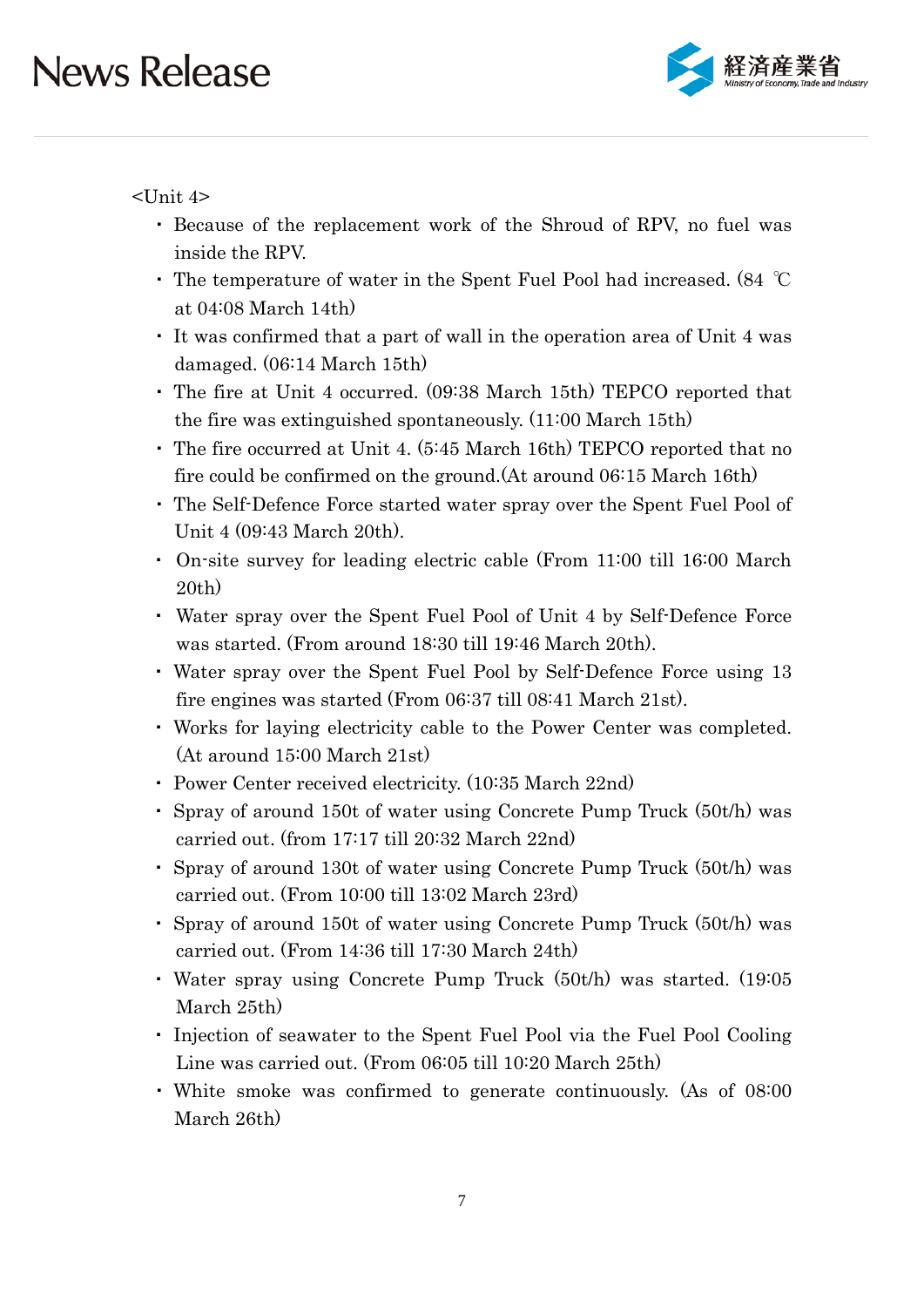

<Units 5 and 6>

- ・ The first unit of Emergency Diesel Generator (B) for Unit 6 is operating and supplying electricity. Water injection to RPV and the Spent Fuel Pool through the system of Make up Water Condensate (MUWC) is being carried out.
- ・ The second unit of Emergency Diesel Generator (A) for Unit 6 started up. (04:22 March 19th)
- ・ The pumps for Residual Heat Removal (RHR) (C) for Unit 5 (05:00 March 19th) and RHR (B) for Unit 6 (22:14 March 19th) started up and recovered heat removal function. It cools Spent Fuel Pool with priority. (Power supply : Emergency Diesel Generator for Unit 6) (05:00 March 19th)
- ・ Unit 5 under cold shut down (14:30 March 20th)
- ・ Unit 6 under cold shut down (19:27 March 20th)
- ・ Receiving electricity reached to the transformer of starter. (19:52 March 20th)
- ・ Power supply to Unit 5 was switched from the Emergency Diesel Generator to external power supply. (11:36 March 21st)
- ・ Power supply to Unit 6 was switched from the Emergency Diesel Generator to external power supply. (19:17 March 22nd)
- ・ The temporary pump for RHR Seawater System (RHRS) of Unit 5 was automatically stopped when the power supply was switched from the temporary to the permanent. (17:24 March 23rd)
- ・ Repair of the temporary pump for RHRS of Unit 5 was completed (16:14 March 24th) and cooling was started again. (16:35 March 24th)
- ・ Power supply for the temporary pump for RHRS of Unit 6 was switched from the temporary to the permanent. (15:38 and 15:42 March 25th)

<Common Spent Fuel Pool>

- ・ It was confirmed that the water level of Spent Fuel Pool was maintained full at after 06:00 March 18th.
- ・ Water spray over the Common Spent Fuel Pool was started (From 10:37 till 15:30 March 21st)
- ・ The power was started to be supplied (15:37 March 24th) and cooling was also started.(18:05 March 24th)
- ・ As of 08:30 March 26th, water temperature of the pool was around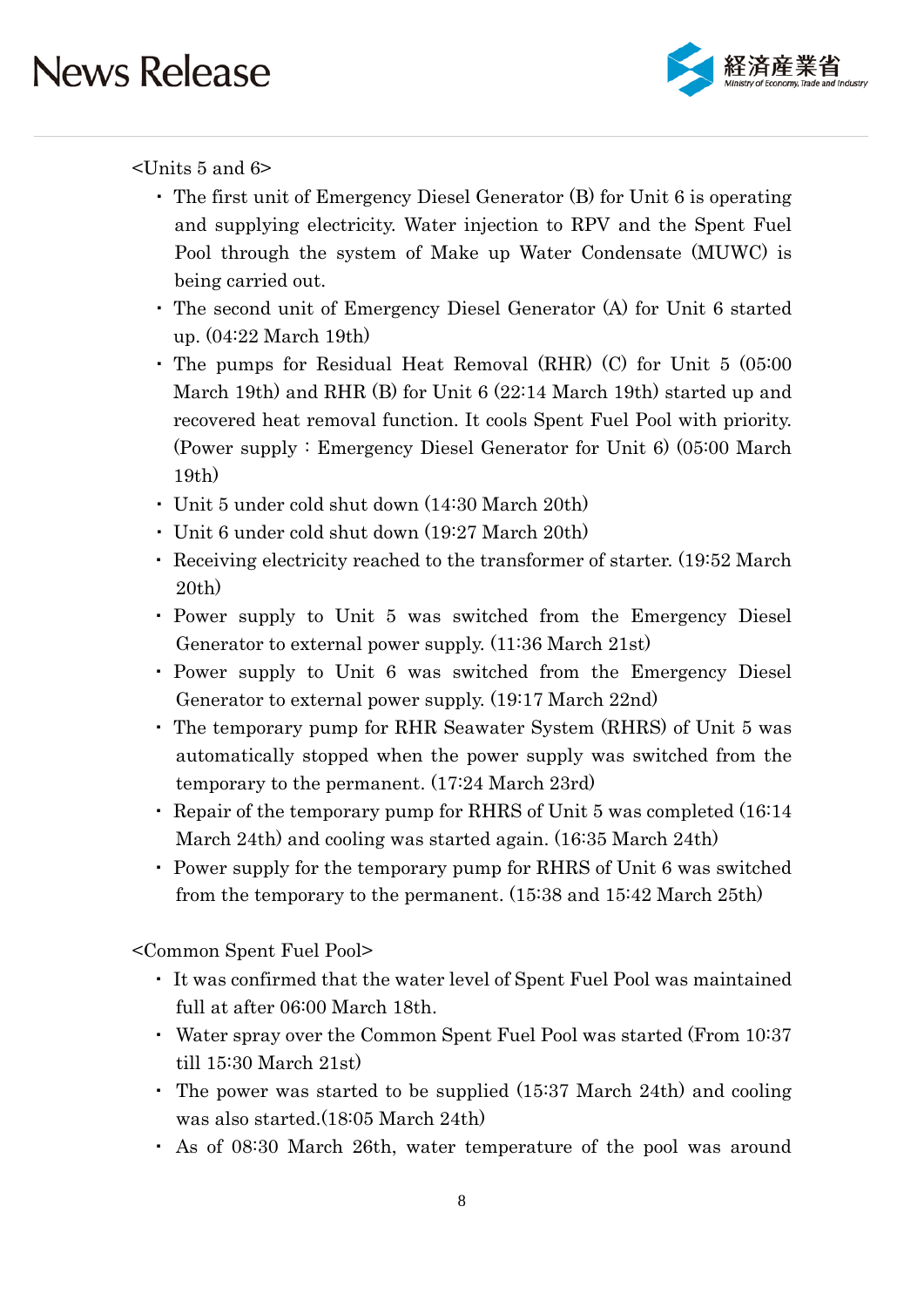

46℃.

<Other>

・ As the result of nuclide analysis at around the south Water Discharge Gate,  $5.0 \times 10^{1}$ Bq/cm<sup>3</sup> of <sup>131</sup>I (Iodine) (1250.8 times higher than the limit of concentration of water outside the Environmental Monitoring Aria) was detected.

#### Fukushima Dai-ni NPS (TEPCO)

(Naraha Town / Tomioka Town, Futaba County, Fukushima Prefecture.)

(1) The state of operation

| Unit1 $(1,100MWe)$ : |            | automatic shutdown, cold shut down at 17:00, |  |  |  |
|----------------------|------------|----------------------------------------------|--|--|--|
|                      | March 14th |                                              |  |  |  |
| Unit2 $(1,100MWe)$ : |            | automatic shutdown, cold shut down at 18:00, |  |  |  |
|                      | March 14th |                                              |  |  |  |
| Unit3 $(1,100MWe)$ : |            | automatic shutdown, cold shut down at 12:15, |  |  |  |
|                      | March 12th |                                              |  |  |  |
| Unit4 $(1,100MWe)$ : |            | automatic shutdown, cold shut down at 07:15, |  |  |  |
|                      | March 15th |                                              |  |  |  |

| (2) Major plant parameters (As of 18:00 March 26th) |  |
|-----------------------------------------------------|--|
|-----------------------------------------------------|--|

|                                              | Unit                 | Unit 1 | Unit 2 | Unit 3 | Unit 4 |
|----------------------------------------------|----------------------|--------|--------|--------|--------|
| Reactor<br>$Pressure*1$                      | MPa                  | 0.15   | 0.12   | 0.11   | 0.13   |
| Reactor<br>water<br>temperature              | $\gamma$             | 28.9   | 28.5   | 33.3   | 28.9   |
| Reactor<br>water<br>$level^*2$               | mm                   |        | 10,246 | 8,548  | 8,785  |
| Suppression<br>pool<br>water<br>temperature  | $\mathrm{C}^{\circ}$ | 25     | 26     | 26     | 27     |
| Suppression<br>kPa<br>(abs)<br>pool pressure |                      | 107    | 106    | 103    | 105    |
| Remarks                                      |                      | cold   | cold   | cold   | cold   |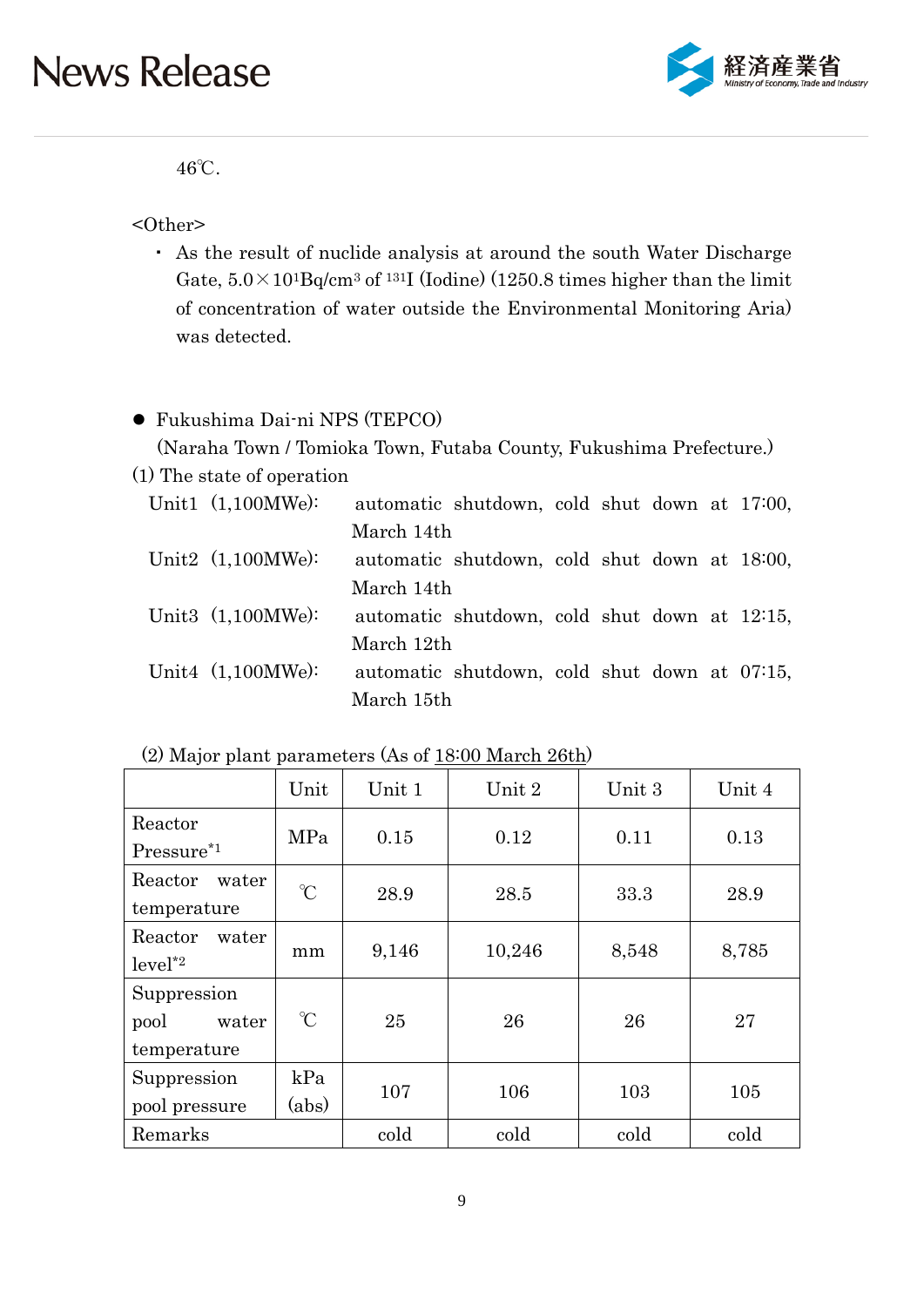

|  |  | shutdown | shutdown | shutdown | shutdown |
|--|--|----------|----------|----------|----------|
|--|--|----------|----------|----------|----------|

\*1: Converted from reading value to absolute pressure \*2: Distance from the top of fuel

(3) Report concerning other incidents

- ・ TEPCO reported to NISA the event in accordance with the Article 10 of the Act on Special Measures Concerning Nuclear Emergency Preparedness regarding Unit 1. (18:08 March 11th)
- ・ TEPCO reported to NISA the events in accordance with the Article 10 regarding Units 1, 2 and 4. (18:33 March 11th)
- ・ TEPCO reported to NISA the event (Loss of pressure suppression function) falling under the Article 15 of the Act on Special Measures Concerning Nuclear Emergency Preparedness regarding Unit 1. (5:22 March 12th)
- ・ TEPCO reported to NISA the event (Loss of pressure suppression function) falling under the Article 15 of the Act on Special Measures Concerning Nuclear Emergency Preparedness regarding Unit 2. (5:32 March 12th)
- ・ TEPCO reported to NISA the event (Loss of pressure suppression function) falling under the Article 15 of the Act on Special Measures Concerning Nuclear Emergency Preparedness regarding Unit 4 of Fukushima Dai-ni NPS. (6:07 March 12th)

Onagawa NPS (Tohoku Electric Power Co. Inc.)

(Onagawa Town, Oga County and Ishinomaki City, Miyagi Prefecture)

(1) The state of operation

|                           | Unit 1 (524MWe): automatic shutdown, cold shut down at 0.58, March |
|---------------------------|--------------------------------------------------------------------|
|                           | 12th                                                               |
| Unit $2(825\text{MWe})$ : | automatic shutdown, cold shut down at earthquake                   |
|                           | Unit 3 (825MWe): automatic shutdown, cold shut down at 1:17, March |
|                           | 12th                                                               |

(2) Readings of monitoring post, etc.

MP2 (Monitoring at the North End of Site Boundary) approx.  $0.98 \mu$  SV/h (16:00 March  $25th$ )  $\rightarrow$  approx.  $0.86 \mu$  SV/h (16:00 March 26th)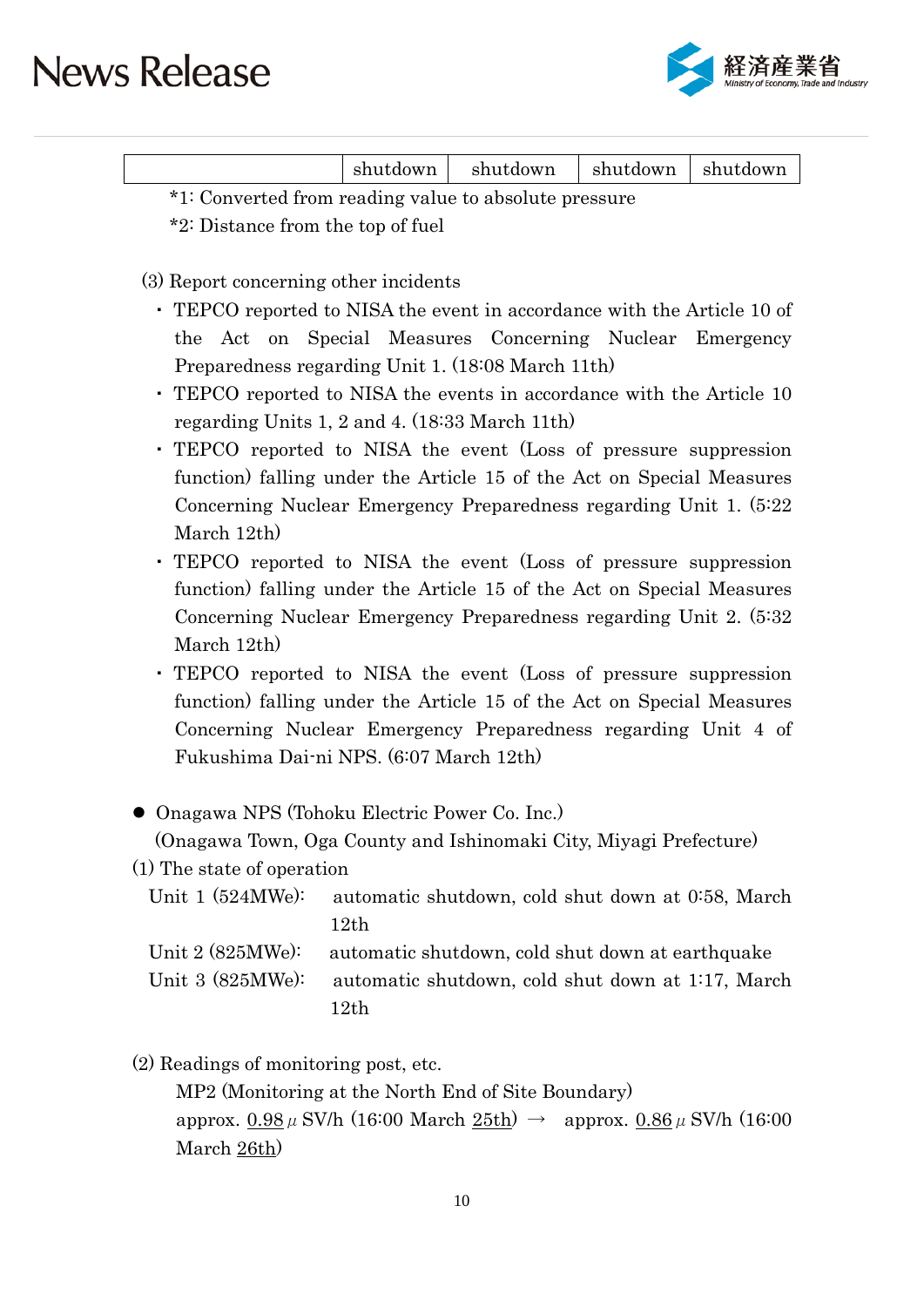

- (3) Report concerning other incidents
- ・ Fire Smoke on the first basement of the Turbine Building was confirmed to be extinguished. (22:55 on March 11th)
- ・ Tohoku Electric Power Co. reported to NISA in accordance with the Article 10 of the Act on Special Measures Concerning Nuclear Emergency Preparedness. (13:09 March 13th)

#### 2. Action taken by NISA

(March 11th)

- 14:46 Set up of the NISA Emergency Preparedness Headquarters (Tokyo) immediately after the earthquake
- 15:42 TEPCO reported to NISA in accordance with the Article 10 of the Act on Special Measures Concerning Nuclear Emergency Preparedness regarding Fukushima Dai-ichi NPS.
- 16:36 TEPCO recognized the event (Inability of water injection of the Emergency Core Cooling System) in accordance with the Article 15 of the Act on Special Measures Concerning Nuclear Emergency Preparedness regarding Units 1 and 2 of Fukushima Dai-ichi NPS. (Reported to NISA at 16:45)
- 18:08 Regarding Unit 1 of Fukushima Dai-ni NPS, TEPCO reported to NISA in accordance with the Article 10 of the Act on Special Measures Concerning Nuclear Emergency Preparedness.
- 18:33 Regarding Units 1, 2 and 4 of Fukushima Dai-ni NPS, TEPCO reported to NISA in accordance with the Article 10 of Act on Special Measures Concerning Nuclear Emergency Preparedness.
- 19:03 The Government declared the state of nuclear emergency. (Establishment of Government Nuclear Emergency Response Headquarters and Local Emergency Response Headquarters)
- 20:50 Fukushima Prefecture's Emergency Response Headquarters issued a direction for the residents within 2 km radius from Unit 1 of Fukushima Dai-ichi NPS to evacuate. (The population of this area is 1,864.)
- 21:23 Directives from Prime Minister to the Governor of Fukushima Prefecture, the Mayor of Okuma Town and the Mayor of Futaba Town were issued regarding the event occurred at Fukushima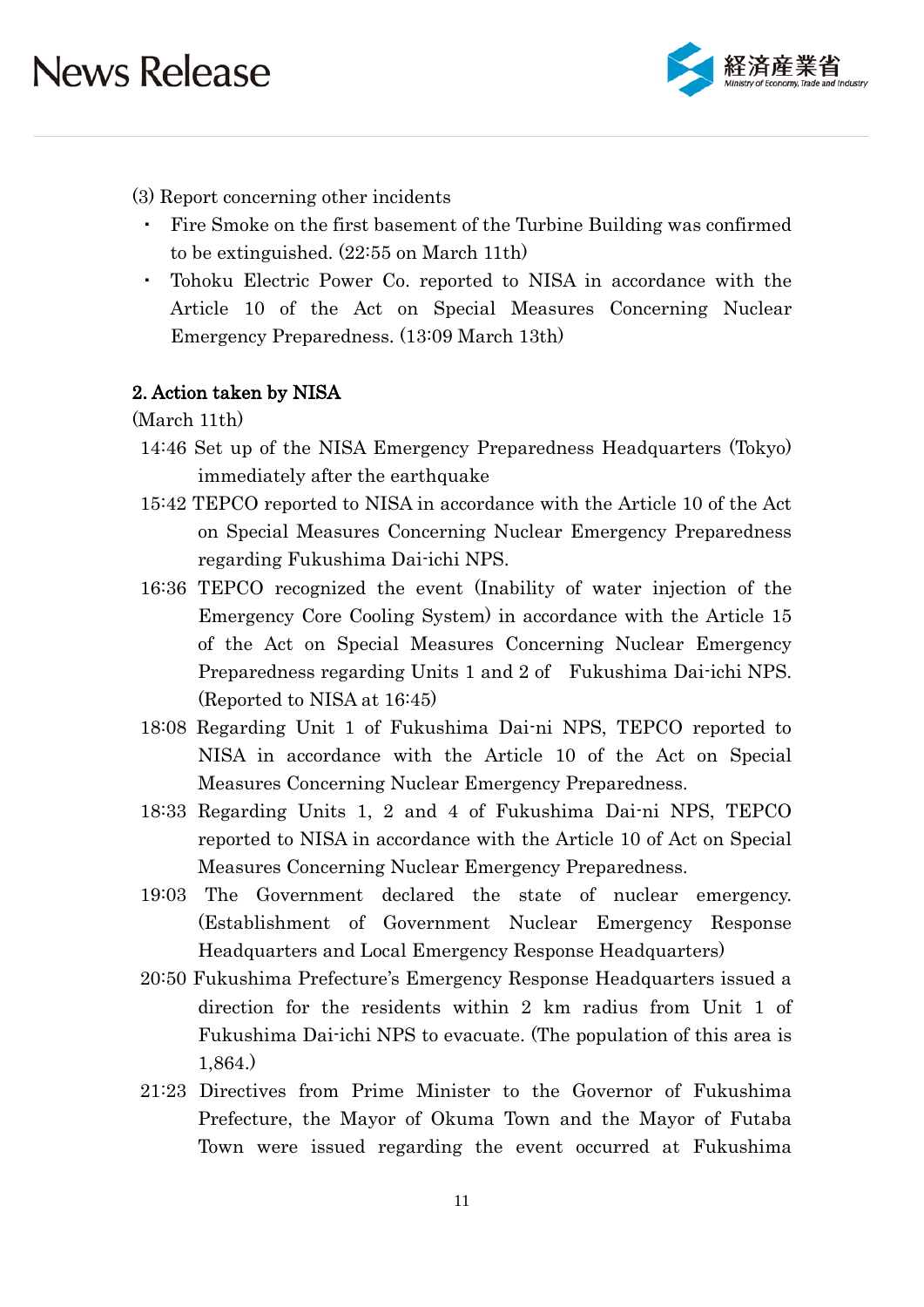

Dai-ichi NPS, TEPCO, in accordance with the Paragraph 3, the Article 15 of the Act on Special Measures Concerning Nuclear Emergency Preparedness as follows:

- Direction for the residents within 3km radius from Unit 1 of Fukushima Dai-ichi NPS to evacuate
- Direction for the residents within 10km radius from Unit 1 of Fukushima Dai-ichi NPS to stay in-house
- 24:00 Vice Minister of Economy, Trade and Industry, Ikeda arrived at the Local Emergency Response Headquarters

(March12th)

- 05:22 Regarding Unit 1 of Fukushima Dai-ni NPS, TEPCO recognized the event (Loss of pressure suppression function) to fall under the Article 15 of the Act on Special Measures Concerning Nuclear Emergency Preparedness. (Reported to NISA at 06:27)
- 05:32 Regarding Unit 2 of Fukushima Dai-ni NPS, TEPCO recognized the event (Loss of pressure suppression function) to fall under the Article 15 of the Act on Special Measures Concerning Nuclear Emergency Preparedness.
- 05:44 Residents within 10km radius from Unit 1 of Fukushima Dai-ichi NPS shall evacuate by the Prime Minister Directive.
- 06:07 Regarding of Unit 4 of Fukushima Dai-ni NPS, TEPCO recognized the event (Loss of pressure suppression function) to fall under the Article 15 of the Act on Special Measures Concerning Nuclear Emergency Preparedness.
- 06:50 In accordance with the Paragraph 3, the Article 64 of the Nuclear Regulation Act, the order was issued to control the internal pressure of PCV of Units 1 and 2 of Fukushima Dai-ichi NPS.
- 07:45 Directives from Prime Minister to the Governor of Fukushima Prefecture, the Mayors of Hirono Town, Naraha Town , Tomioka Town and Okuma Town were issued regarding the event occurred at Fukushima Dai-ni NPS, TEPCO, pursuant to the Paragraph 3, the Article 15 of the Act on Special Measures Concerning Nuclear Emergency Preparedness as follows:
	- Direction for the residents within 3km radius from Fukushima Dai-ni NPS to evacuate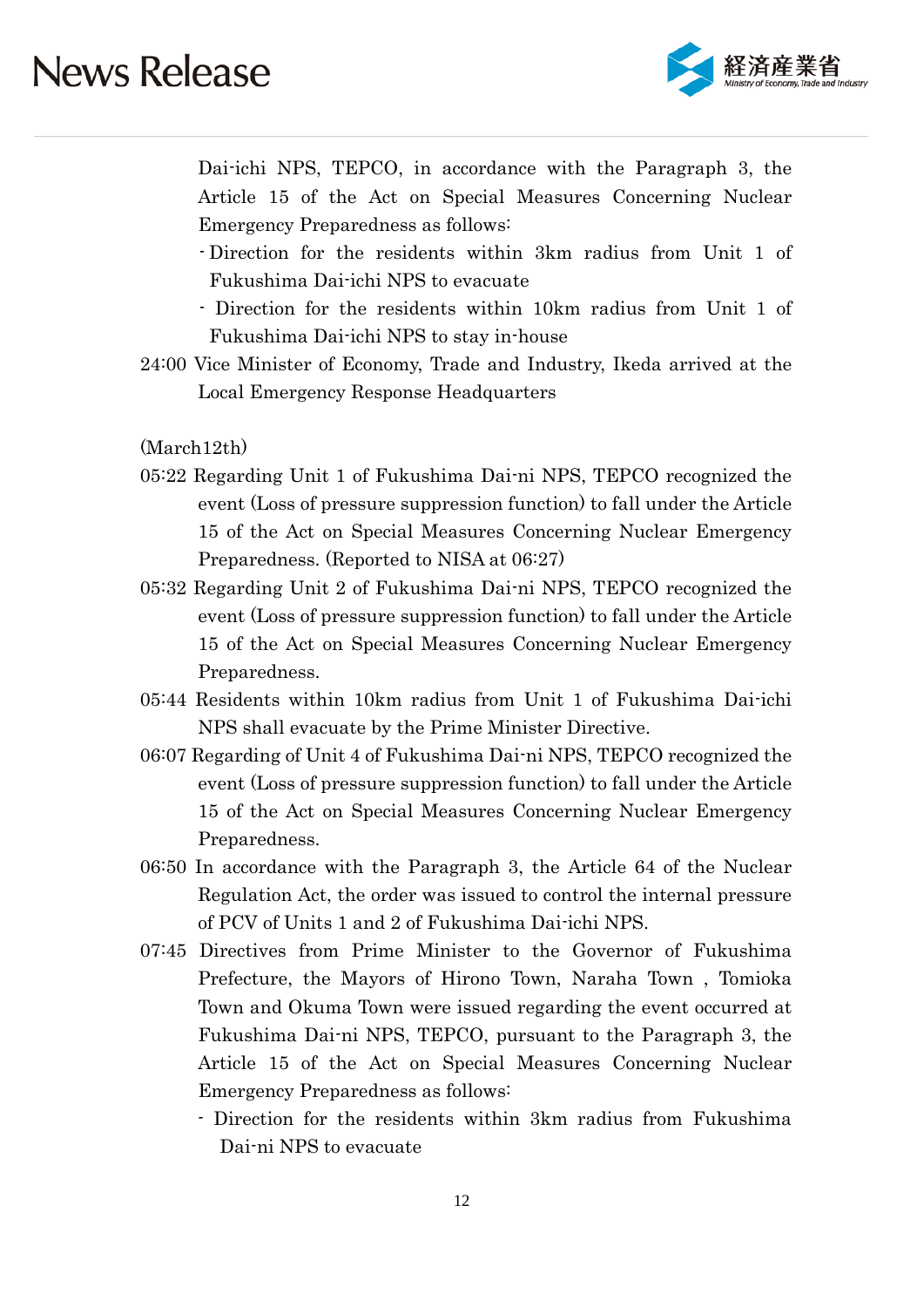

- Direction for the residents within 10km radius from Fukushima Dai-ni NPS to stay in-house
- 17:00 TEPCO reported to NISA the event (Unusual increase of radiation dose at the site boundary) falling under the Article 15 of the Act on Special Measures Concerning Nuclear Emergency Preparedness regarding Fukushima Dai-ichi NPS.
- 17:39 Prime Minister directed evacuation of the residents within the 10 km radius from Fukushima Dai-ni NPS.
- 18:25 Prime Minister directed evacuation of the residents within the 20km radius from Fukushima Dai-ichi NPS.
- 19:55 Directives from Prime Minister was issued regarding seawater injection to Unit 1 of Fukushima Dai-ichi NPS.
- 20:05 Considering the Directives from Prime Minister and pursuant to the Paragraph 3, the Article 64 of the Nuclear Regulation Act, the order was issued to inject seawater to Unit 1 of Fukushima Dai-ichi NPS and so on.
- 20:20 At Unit 1 of Fukushima Dai-ichi NPS, seawater injection started.

(March 13th)

- 05:38 TEPCO reported to NISA the event (Total loss of coolant injection function) falling under the Article 15 of the Act on Special Measures Concerning Nuclear Emergency Preparedness regarding Unit 3 of Fukushima Dai-ichi NPS. Recovering efforts by TEPCO of the power source and coolant injection function and the work on venting were under way.
- 09:01 TEPCO reported to NISA the event (Unusual increase of radiation dose at the site boundary) falling under the Article 15 of the Act on Special Measures Concerning Nuclear Emergency Preparedness regarding Fukushima Dai-ichi NPS.
- 09:08 Pressure suppression and fresh water injection started for Unit 3 of Fukushima Dai-ichi NPS.
- 09:20 The Pressure Vent Valve of Unit 3 of Fukushima Dai-ichi NPS was opened.
- 09:30 Directive was issued for the Governor of Fukushima Prefecture, the Mayors of Okuma Town, Futaba Town, Tomioka Town and Namie Town in accordance with the Act on Special Measures Concerning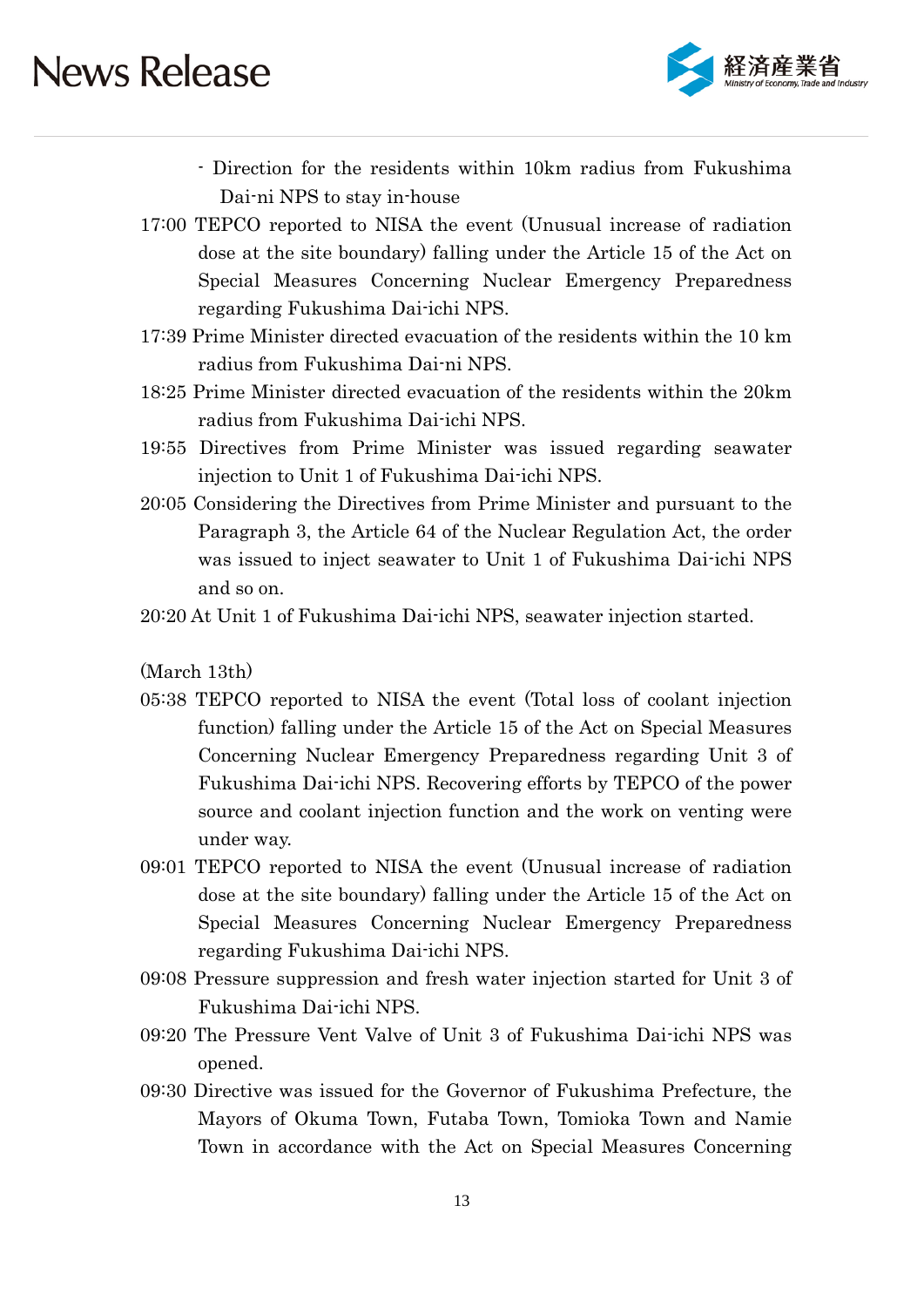

Nuclear Emergency Preparedness on the contents of radioactivity decontamination screening.

- 09:38 TEPCO reported to NISA that Unit 1 of Fukushima Dai-ichi NPS reached a situation specified in the Article 15 of the Act on Special Measures Concerning Nuclear Emergency Preparedness.
- 13:09 Tohoku Electric Power Co. reported to NISA that Onagawa NPS reached a situation specified in the Article 10 of the Act on Special Measures Concerning Nuclear Emergency Preparedness.
- 13:12 Fresh water injection was switched to seawater injection for Unit 3 of Fukushima Dai-ichi NPS.
- 14:36 TEPCO reported to NISA the event (Unusual increase of radiation dose at the site boundary) falling under the Article 15 of the Act on Special Measures Concerning Nuclear Emergency Preparedness regarding Fukushima Dai-ichi NPS.

(March 14th)

- 01:10 Seawater injection for Units 1 and 3 of Fukushima Dai-ichi NPS were temporarily interrupted due to the lack of seawater in pit.
- 03:20 Seawater injection for Unit 3 of Fukushima Dai-ichi NPS was restarted.
- 04:40 TEPCO reported to NISA the event (Unusual increase of radiation dose at the site boundary) falling under the Article 15 of the Act on Special Measures Concerning Nuclear Emergency Preparedness regarding Fukushima Dai-ichi NPS.
- 05:38 TEPCO reported to NISA the event (Unusual increase of radiation dose at the site boundary) falling under the Article 15 of the Act on Special Measures Concerning Nuclear Emergency Preparedness regarding Fukushima Dai-ichi NPS.
- 07:52 TEPCO reported to NISA the event (Unusual rise of the pressure in PCV) falling under the Article 15 of the Act on Special Measures Concerning Nuclear Emergency Preparedness regarding Unit 3 of Fukushima Dai-ichi NPS.
- 13:25 Regarding Unit 2 of Fukushima Dai-ichi NPS, TEPCO recognised the event (Loss of reactor cooling function) to fall under the Article 15 of the Act on Special Measures Concerning Nuclear Emergency Preparedness.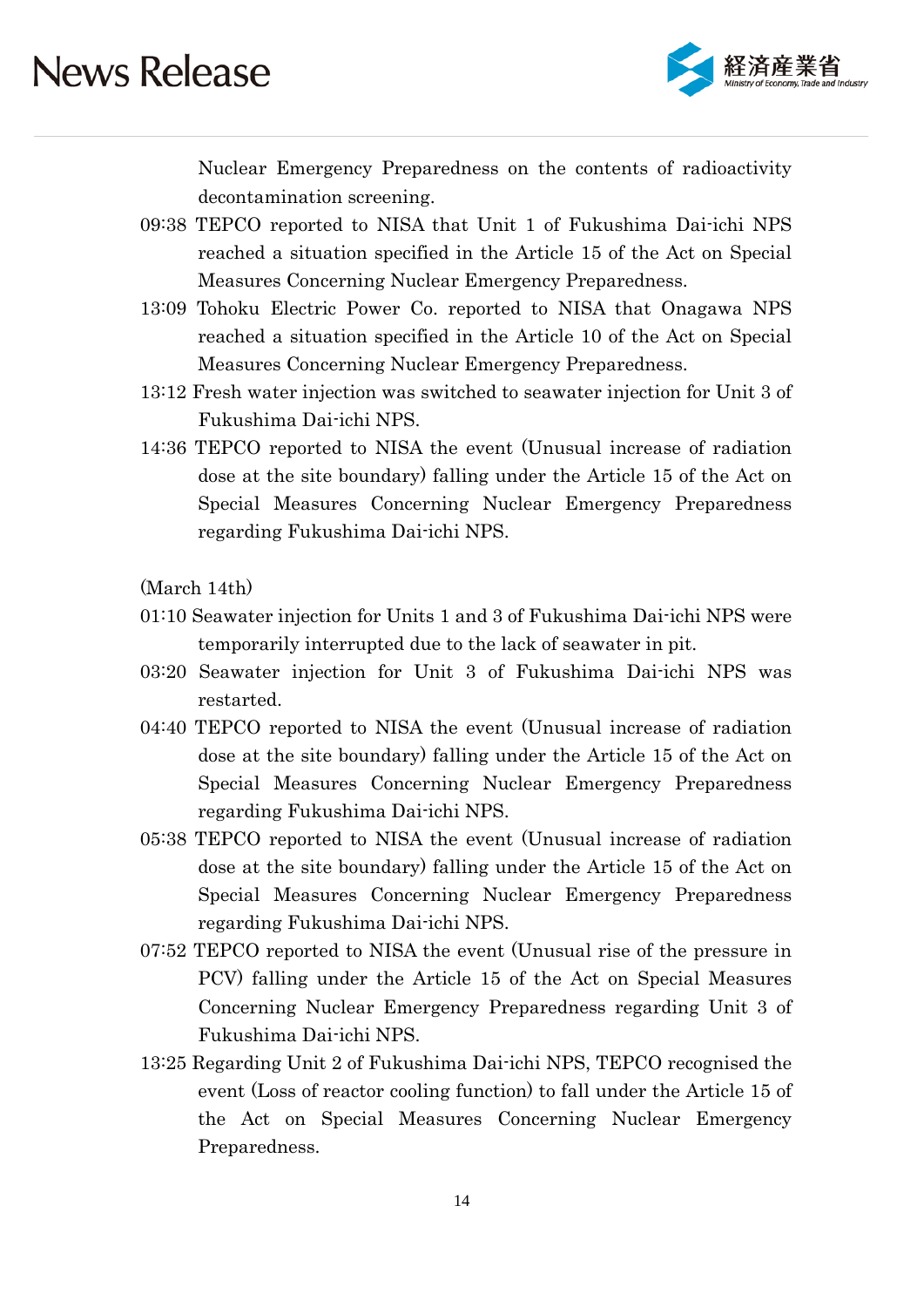

- 22:13 TEPCO reported to NISA in accordance with the Article 10 of the Act on Special Measures Concerning Nuclear Emergency Preparedness regarding Fukushima Dai-ni NPS.
- 22:35 TEPCO reported to NISA the event (Unusual increase of radiation dose at the site boundary) falling under the Article 15 of the Act on Special Measures Concerning Nuclear Emergency Preparedness regarding Fukushima Dai-ichi NPS.

(March 15th)

- 00:00: The acceptance of experts from IAEA was decided. NISA agreed to accept the offer of dispatching of the expert on NPS damage from IAEA considering the intention by Mr. Amano, Director General of IAEA. Therefore, the schedule of expert acceptance will be planned from now on according to the situation.
- 00:00: NISA also decided the acceptance of experts dispatched from NRC.
- 07:21 TEPCO reported to NISA the event (Unusual increase of radiation dose at the site boundary) falling under the Article 15 of the Act on Special Measures Concerning Nuclear Emergency Preparedness regarding Fukushima Dai-ichi NPS.
- 07:24 Incorporated Administration Agency, Japan Atomic Energy Agency (JAEA) reported to NISA in accordance with the Article 10 of the Act on Special Measures Concerning Nuclear Emergency Preparedness regarding Nuclear Fuel Cycle Engineering Laboratories, Tokai Research and Development Centre.
- 07:44 JAEA reported to NISA in accordance with the Article 10 of the Act on Special Measures Concerning Nuclear Emergency Preparedness regarding Nuclear Science Research Institute.
- 08:54 TEPCO reported to NISA the event (Unusual increase of radiation dose at the site boundary) falling under the Article 15 of the Act on Special Measures Concerning Nuclear Emergency Preparedness regarding Fukushima Dai-ichi NPS.
- 10:30 According to the Nuclear Regulation Act, Minister of Economy, Trade and Industry issued the directions as follows.
	- For Unit 4: To extinguish fire and to prevent the occurrence of re-criticality
	- For Unit 2: To inject water to reactor vessel promptly and to vent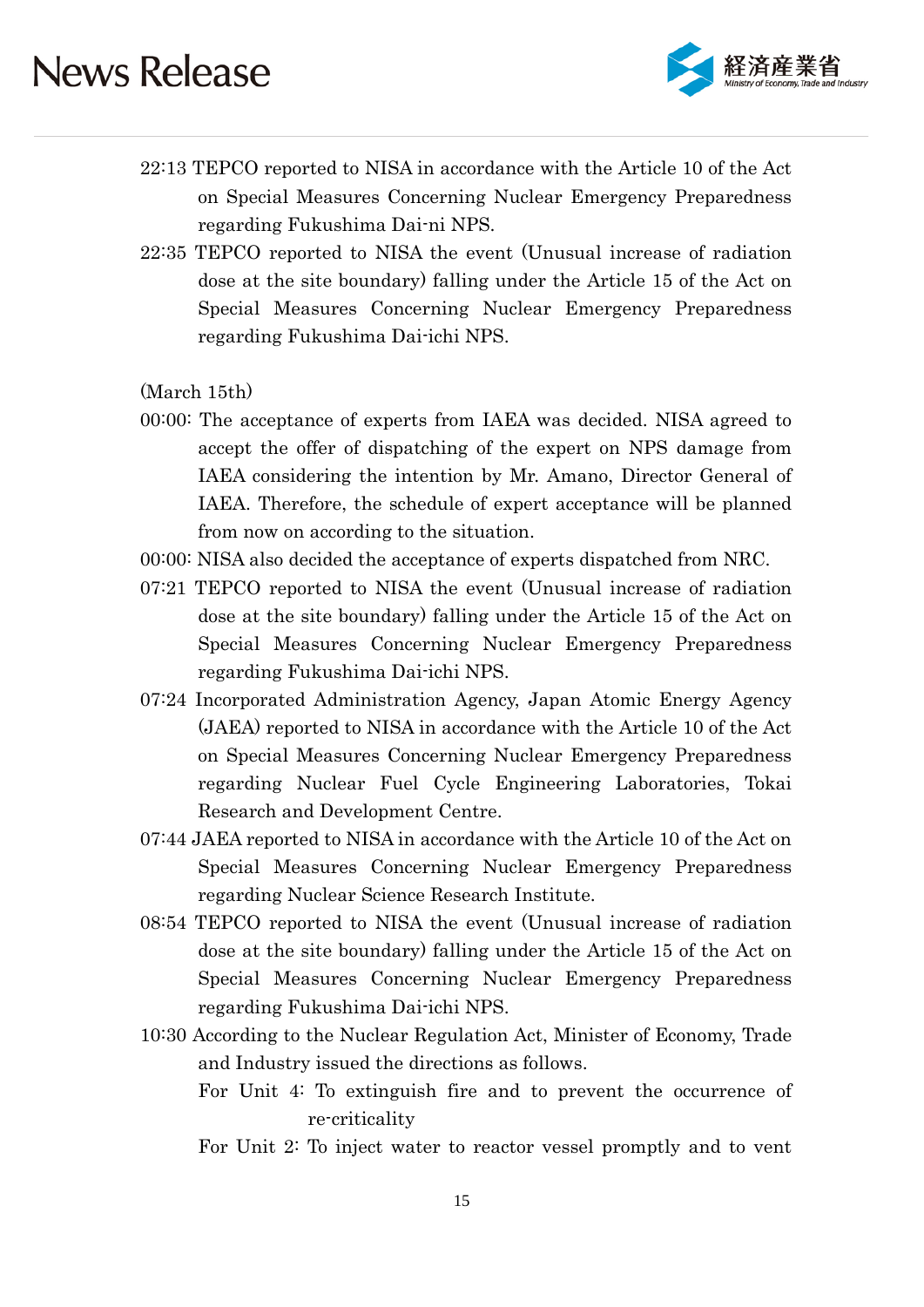

Drywell.

- 10:59 Considering the possibility of lingering situation, it was decided that the function of the Local Emergency Response Headquarters was moved to the Fukushima Prefectural Office.
- 11:00 Prime Minister directed the in-house stay area. In-house stay was additionally directed to the residents in the area from 20 km to 30 km radius from Fukushima Dai-ichi NPS considering in-reactor situation.
- 16:30 TEPCO reported to NISA the event (Unusual increase of radiation dose at the site boundary) falling under the Article 15 of the Act on Special Measures Concerning Nuclear Emergency Preparedness regarding Fukushima Dai-ichi NPS.
- 22:00 According to the Nuclear Regulation Act, Minister of Economy, Trade and Industry issued the following direction.

For Unit 4: To implement the injection of water to the Spent Fuel Pool.

23:46 TEPCO reported to NISA the event (Unusual increase of radiation dose at the site boundary) falling under the Article 15 of the Act on Special Measures Concerning Nuclear Emergency Preparedness regarding Fukushima Dai-ichi NPS.

(March 18th)

- 13:00 Ministry of Education, Culture, Sports, Science and Technology decided to reinforce the nation-wide monitoring survey in the emergency of Fukushima Dai-ichi and Dai-ni NPS.
- 15:55 TEPCO reported to NISA on the accidents and failure at Units 1, 2, 3 and 4 of Fukushima Dai-ichi NPS (Leakage of the radioactive materials inside of the reactor buildings to non-controlled area of radiation) pursuant to the Article 62-3 of the Nuclear Regulation Act.
- 16:48 Japan Atomic Power Co. reported to NISA accidents and failures in Tokai NPS (Failure of the seawater pump motor of the emergency diesel generator 2C) pursuant to the Article 62-3 of the Nuclear Regulation Act.

(March 19th)

07:44 The second unit of Emergency Diesel Generator (A) for Unit 6 started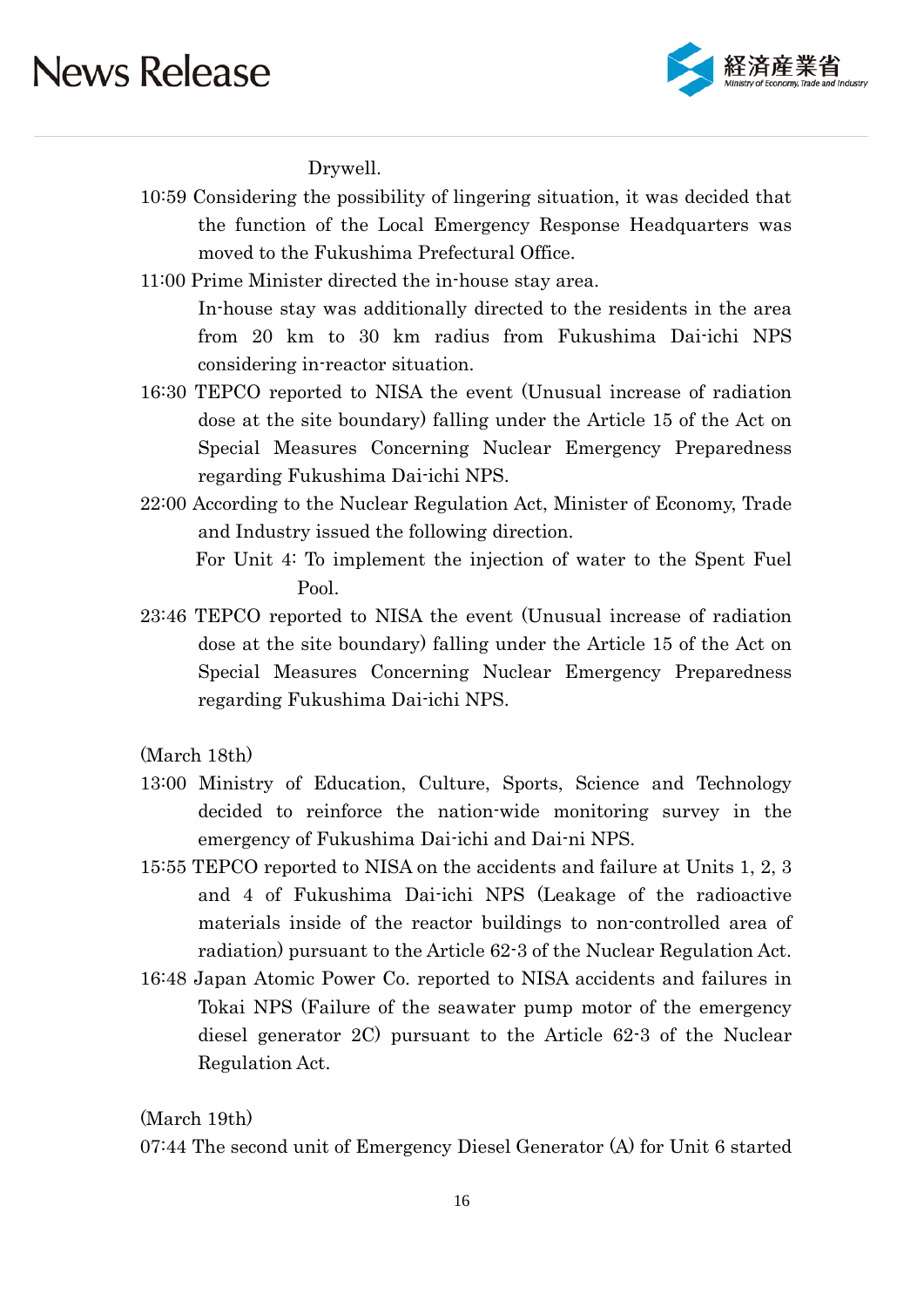

up.

TEPCO reported to NISA that the pump for RHR (C) for Unit 5 started up and started to cooling Spent Fuel Storage Pool. (Power supply: Emergency Diesel Generator for Unit 6)

08:58 TEPCO reported to NISA the event (Unusual increase of radiation dose at the site boundary) falling under the Article 15 of the Act on Special Measures Concerning Nuclear Emergency Preparedness regarding Fukushima Dai-ichi NPS.

(March 20th)

23:30 Directive from Local Emergency Response Headquarters to the Prefectural Governor and the heads of cities, towns and villages (Tomioka Town, Hutaba Town, Okuma Town, Namie Town, Kawauchi Village, Naraha Town, Minamisouma City, Tamura City, Kazurao Village, Hirono Town, Iwaki City and Iidate Village) was issued regarding the change of the reference value for the screening level for decontamination of radioactivity.

(March 21st)

- 07:45 Directive titled as "Administration of the stable Iodine" was issued from Local Emergency Response Headquarters to the Prefectural Governor and the heads of cities, towns and villages (Tomioka Town, Hutaba Town, Okuma Town, Namie Town, Kawauchi Village, Naraha Town, Minamisouma City, Tamura City, Kazurao Village, Hirono Town, Iwaki City and Iidate Village), which directs the above-mentioned governor and the heads to administer stable Iodine under the direction of the headquarters and in the presence of medical experts, and not to administer it on personal judgements.
- 16:45 Directive titled as "Ventilation for using heating equipments within the in-house evacuation zone" was issued from the Head of Local Emergency Response Headquarters to the Prefectural Governor and the heads of cities, towns and villages (Tomioka Town, Hutaba Town, Okuma Town, Namie Town, Kawauchi Village, Naraha Town, Minamisouma City, Tamura City, Kazurao Village, Hirono Town, Iwaki City and Iidate Village), which directs the above-mentioned governor and heads to publicly announce the guidance to the residents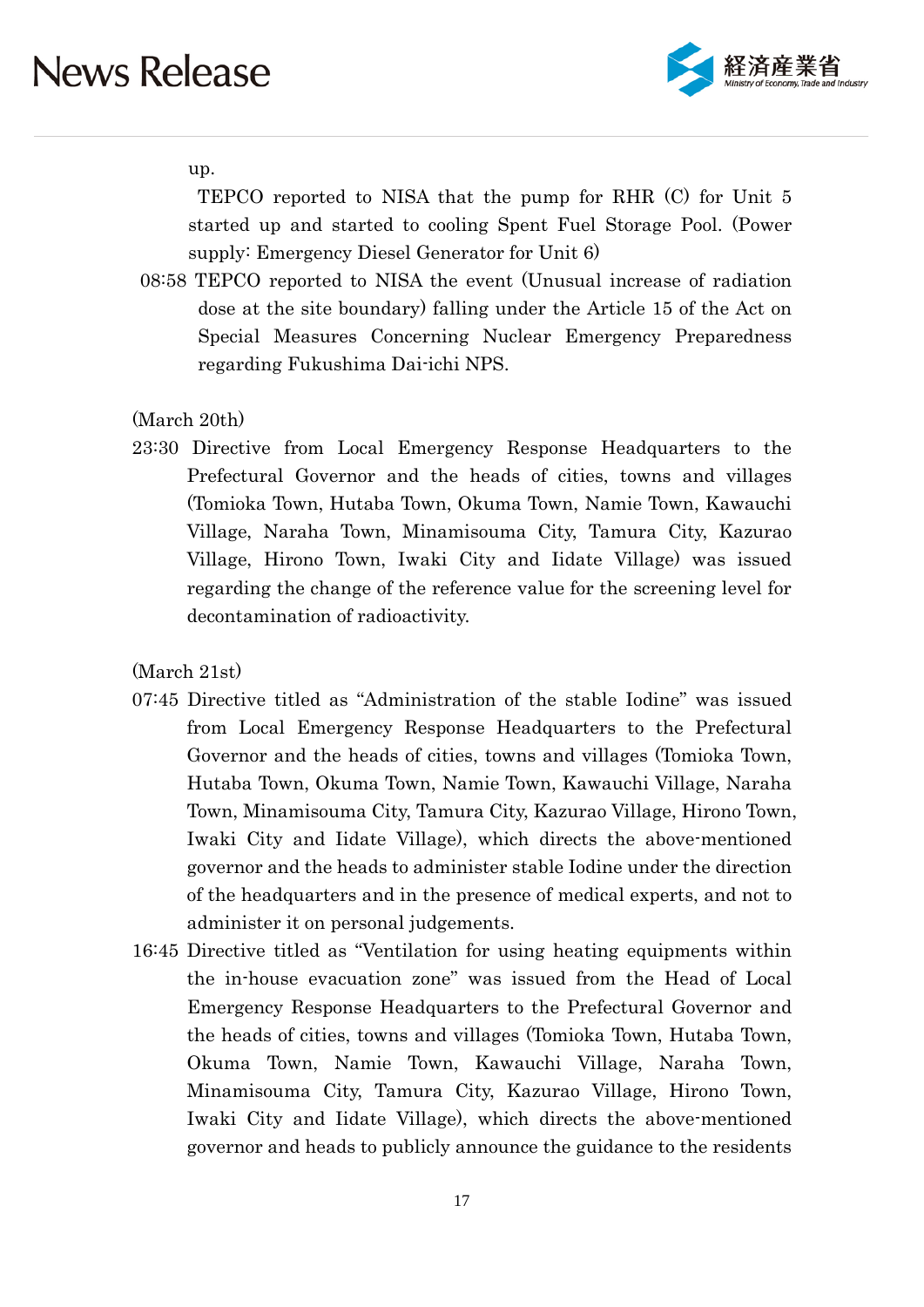

within the in-house evacuation zone, concerning the indoor use of heating equipments that require ventilation, in order to avoid poisoning from carbon monoxide and to reduce exposure.

17:50 Directive from the Head of Government Nuclear Emergency Response Headquarters to the Prefectural Governors of Fukushima, Ibaraki, Tochigi and Gunma was issued, which direct the above-mentioned governors to issue a request to relevant businesses and people to suspend shipment of spinach, *Kakina* (a green vegetable) and raw milk for the time being.

(March 22nd)

16:00 NISA received the response (Advice) from Nuclear Safety Commission Emergency Technical Advisory Body to the request for advice made by NISA, regarding the report from TEPCO titled as "The Results of Analysis of Seawater" dated March 22nd.

(March 25th)

NISA directed orally to the TEPCO regarding the exposure of workers at the turbine building of Unit 3 of Fukushima Dai-ichi Nuclear Power Station occurred on March 24th, to review immediately and to improve its radiation control measures from the viewpoint of preventing a recurrence.

- $\leq$  Possibility on radiation exposure (As of 18:30 March 26th)  $\geq$
- 1. Exposure of residents
- (1) Including the about 60 evacuees from Futaba Public Welfare Hospital to Nihonmatsu City Fukushima Gender Equality Centre, as the result of measurement of 133 persons at the Centre, 23 persons counted more than 13,000 cpm were decontaminated.
- (2) The 35 residents transferred from Futaba Public Welfare Hospital to Kawamata Town Saiseikai Kawamata Hospital by private bus arranged by Fukushima Prefecture were judged to be not contaminated by the Prefectural Response Centre.
- (3) As for the about 100 residents in Futaba Town evacuated by bus, the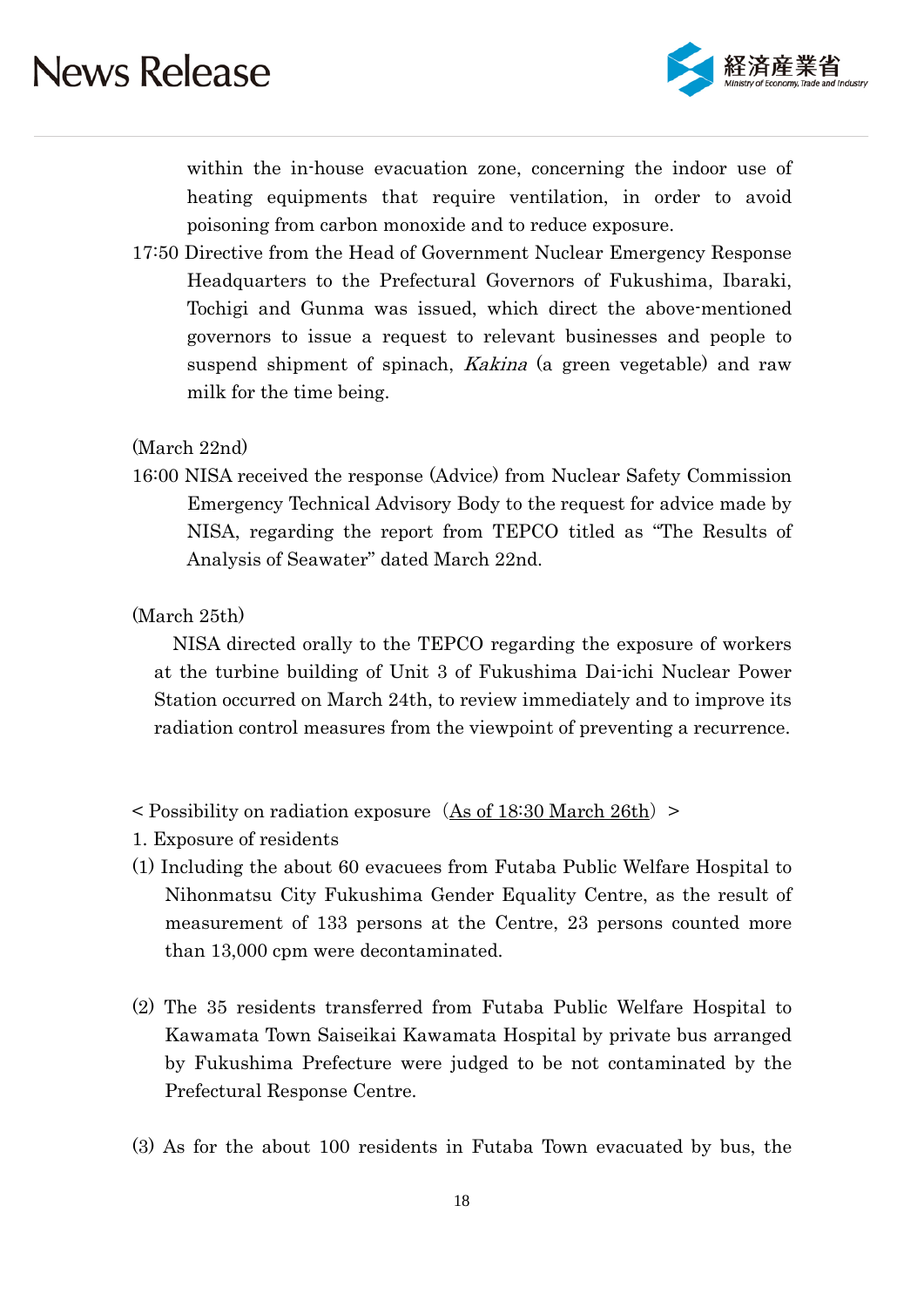

results of measurement for 9 of the 100 residents were as follows. The evacuees, moving outside the Prefecture (Miyagi Prefecture), were divided into two groups, which joined later to Nihonmatsu City Fukushima Gender Equality Centre.

| No. of Counts                           | No. of Persons |
|-----------------------------------------|----------------|
| $18,000$ cpm                            |                |
| 30,000-36,000cpm                        |                |
| $40,000$ cpm                            |                |
| little less than 40,000cpm <sup>*</sup> |                |
| very small counts                       |                |

 \*(These results were measured without shoes, though the first measurement exceeded 100,000cpm)

(4) The screening was started at the Off site Centre in Okuma Town from March 12th to 15th. 162 people received examination until now. At the beginning, the reference value was set at 6,000cpm. 110 people were at the level below 6,000 cpm and 41 people were at the level of 6,000 cpm or more. When the reference value was increased to 13,000 cpm afterward, 8 people were at the level below 13,000 cpm and 3 people are at the level of 13,000 cpm or more.

The 5 out of 162 people examined were transported to hospital after being decontaminated.

- (5) The Fukushima Prefecture carried out the evacuation of patients and personnel of the hospitals located within 10km area. The screening of all the members showed that 3 persons have the high counting rate. These members were transported to the secondary medical institute of exposure. As a result of the screening on 60 fire fighting personnel involved in the transportation activities, the radioactivity higher than twice of the back ground was detected on 3 members. Therefore, all the 60 members were decontaminated.
- (6) Fukushima Prefecture has started the screening from 13 March. It is carried out by rotating the evacuation sites and at the 13 places (set up permanently) such as health offices. Up until March 24th, the screening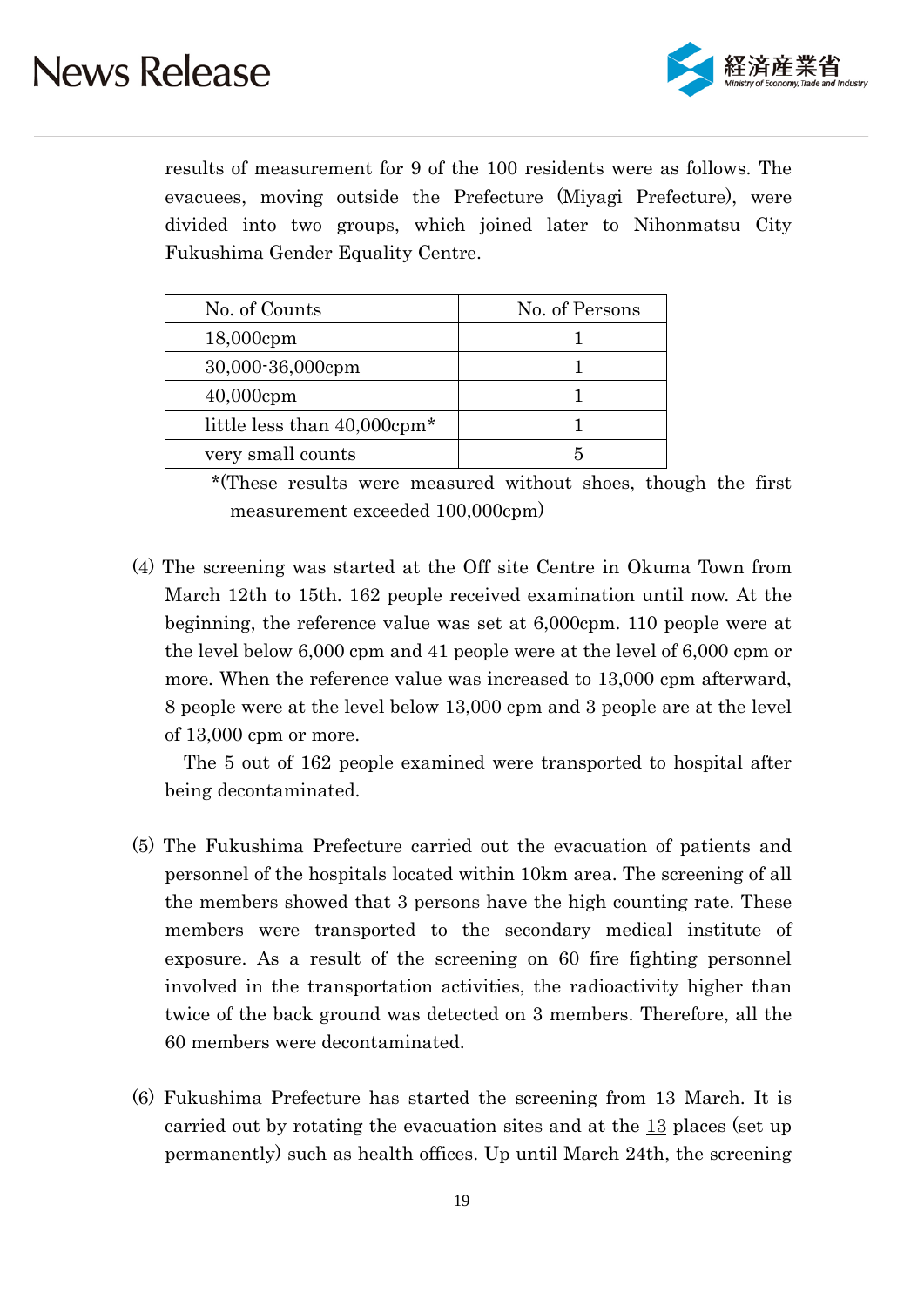

was done to 87,813 people. Among them, 98 people were above the 100,000cpm, but when measured these people again without clothes, etc., the counts decreased to 100,000cpm and below, and there was no case which affects health.

#### 2. Exposure of workers

As for the workers conducting operations in Fukushima Dai-ichi NPS, the total number of people who were at the level of exposure more than 100mSv becomes 18, as the three workers (All the people were the subcontractor's employees.) who were laying cables in the turbine building of Unit 3 of the NPS were confirmed to be at the level of exposure more than 170mSv on March 24.

For two out of the three workers, the attachment of radioactive material on the skin of both legs was confirmed. As the two workers were judged to have a possibility of beta ray burn, they were transferred to the Fukushima Medical University Hospital, and after that, on March 25th, all of the three workers arrived at the National Institute of Radiological Sciences in the Chiba Prefecture. As the result of examination, the level of exposure of their legs was estimated to be from 2 to 6 Sv. The level of exposure of both legs and internal did not require medical treatment, but they decided to monitor the progress of all three workers in the hospital.

Concerning the result of survey for the water that those workers stepped in, the dose rate on the surface of the water was about 400mSv/h and, as a result of gamma ray nuclide analysis of sampled water, the concentration of radioactive nuclide of the sample was about  $3.9 \times 10^6$ Bq/cm3 in total of each nuclides.

- 3. Others
- (1) 4 members of Self-Defence Force who worked in Fukushima Dai-ichi NPS were injured by explosion. One member was transferred to National Institute of Radiological Sciences. After the examination, judged that there were wounds but no risk for health from the exposure, the one was released from the hospital on March 17th. No other exposure of the Self-Defence Force member was confirmed at the Ministry of Defence.
- (2) As for policeman, the decontaminations of two policemen were confirmed by the National Police Agency. Nothing unusual was reported.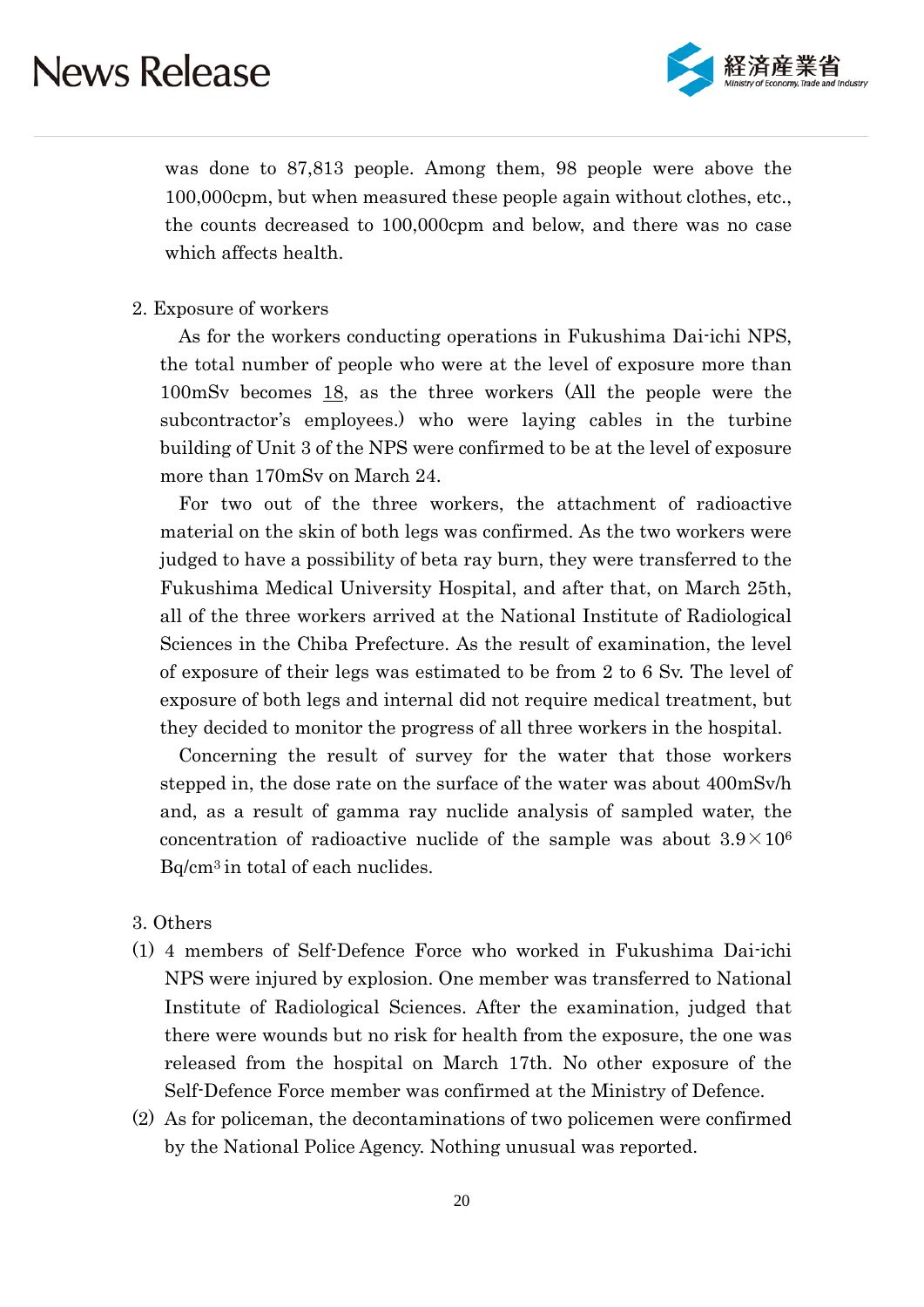

(3) On March 24th, examinations of thyroid gland for 66 children aged from 1 to 15 years old were carried out. The result was at the level of exposure of no problem.

<Directive of screening levels for decontamination of radioactivity>

(1) On March 20th, the Local Emergency Response Headquarters issued the directive to change the reference value for the screening level for decontamination of radioactivity as the following to the Prefectural Governor and the heads of cities, towns and villages (Tomioka Town, Hutaba Town, Okuma Town, Namie Town, Kawauchi Village, Naraha Town, Minamisouma City, Tamura City, Kazurao Village, Hirono Town, Iwaki City and Iidate Village).

 $Old: 40 Bq/cm<sup>2</sup> measured by a gamma-ray survey meter or 6,000 rpm$ New : 1  $\mu$  Sv/hour (dose rate at 10cm distance) or 100,000cpm equivalent

<Directives of administrating stable Iodine during evacuation>

- (1) On March 16th, the Local Emergency Response Headquarters issued "Directive to administer the stable Iodine during evacuation from the evacuation area (20 km radius)" to the Prefectural Governor and the heads of cities, towns and villages (Tomioka Town, Hutaba Town, Okuma Town, Namie Town, Kawauchi Village, Naraha Town, Minamisouma City, Tamura City, Kazurao Village, Hirono Town, Iwaki City and Iidate Village).
- (2) On March 21st, the Local Emergency Response Headquarters issued Directive titled as "Administration of the stable Iodine" to the Prefectural Governor and the heads of cities, towns and villages (Tomioka Town, Hutaba Town, Okuma Town, Namie Town, Kawauchi Village, Naraha Town, Minamisouma City, Tamura City, Kazurao Village, Hirono Town, Iwaki City and Iidate Village), which directs the above-mentioned governor and heads to administer stable Iodine under the direction of the headquarters and in the presence of medical experts, and not to administer it on personal judgements.

<Situation of the injured (As of 18:30 March 26th)>

1. Injury due to earthquake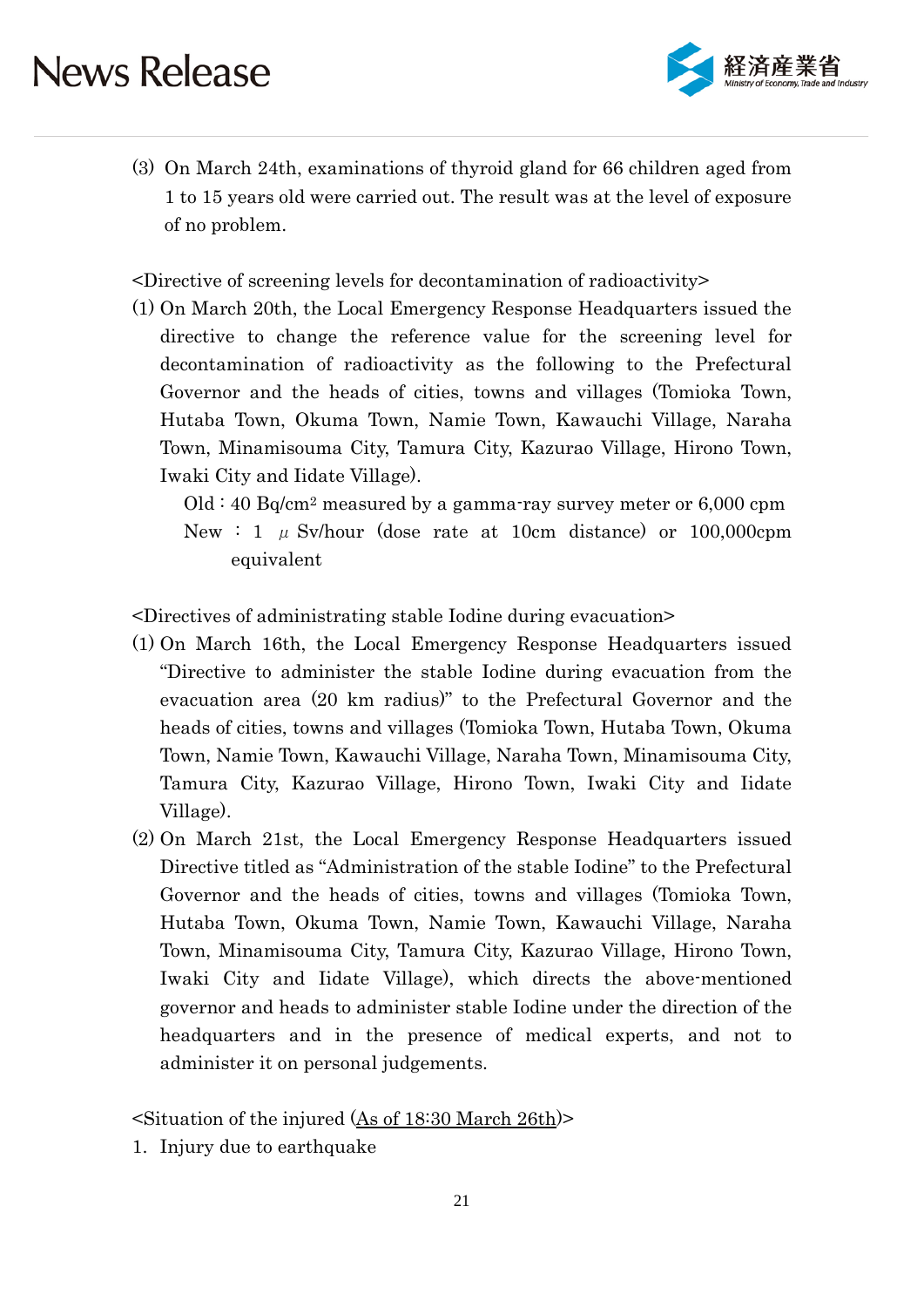

- Two employees (slightly)
- Two subcontract employees (one fracture in both legs)
- Two missing (TEPCO's employee, missing in the turbine building of Unit 4)
- One emergency patient (According to the local prefecture, one patient of cerebral infarction was transported by the ambulance).
- Ambulance was requested for one employee complaining the pain at left chest outside of control area (conscious).
- Two employees complaining discomfort wearing full-face mask in the main control room were transported to Fukushima Dai-ni NPS for a consultation with an industrial doctor.
- 2. Injury due to the explosion of Unit 1 of Fukushima Dai-ichi NPS
	- Four employees were injured at the explosion and smoke of Unit 1 around turbine building (non-controlled area of radiation) and were examined by Kawauchi Clinic.
- 3. Injury due to the explosion of Unit 3 of Fukushima Dai-ichi NPS
	- Four TEPCO's employees
	- Three subcontractor employees
	- Four members of Self-Defence Force (one of them was transported to National Institute of Radiological Sciences considering internal possible exposure. The examination resulted in no internal exposure. The member was discharged from the institute on March 17th.)
- 4. Other injuries
	- A person who visited the clinic in Fukushima Dai-ni NPS from a transformer sub-station, claiming of a stomach ache, was transported to a clinic in Iwaki City, because the person was not contaminated.

<Situation of resident evacuation (As of 08:00 March 25th)>

At 11:00 March 15th, Prime Minister directed in-house stay to the residents in the area from 20 km to 30 km radius from Fukushima Dai-ichi NPS. The directive was conveyed to Fukushima Prefecture and related municipalities.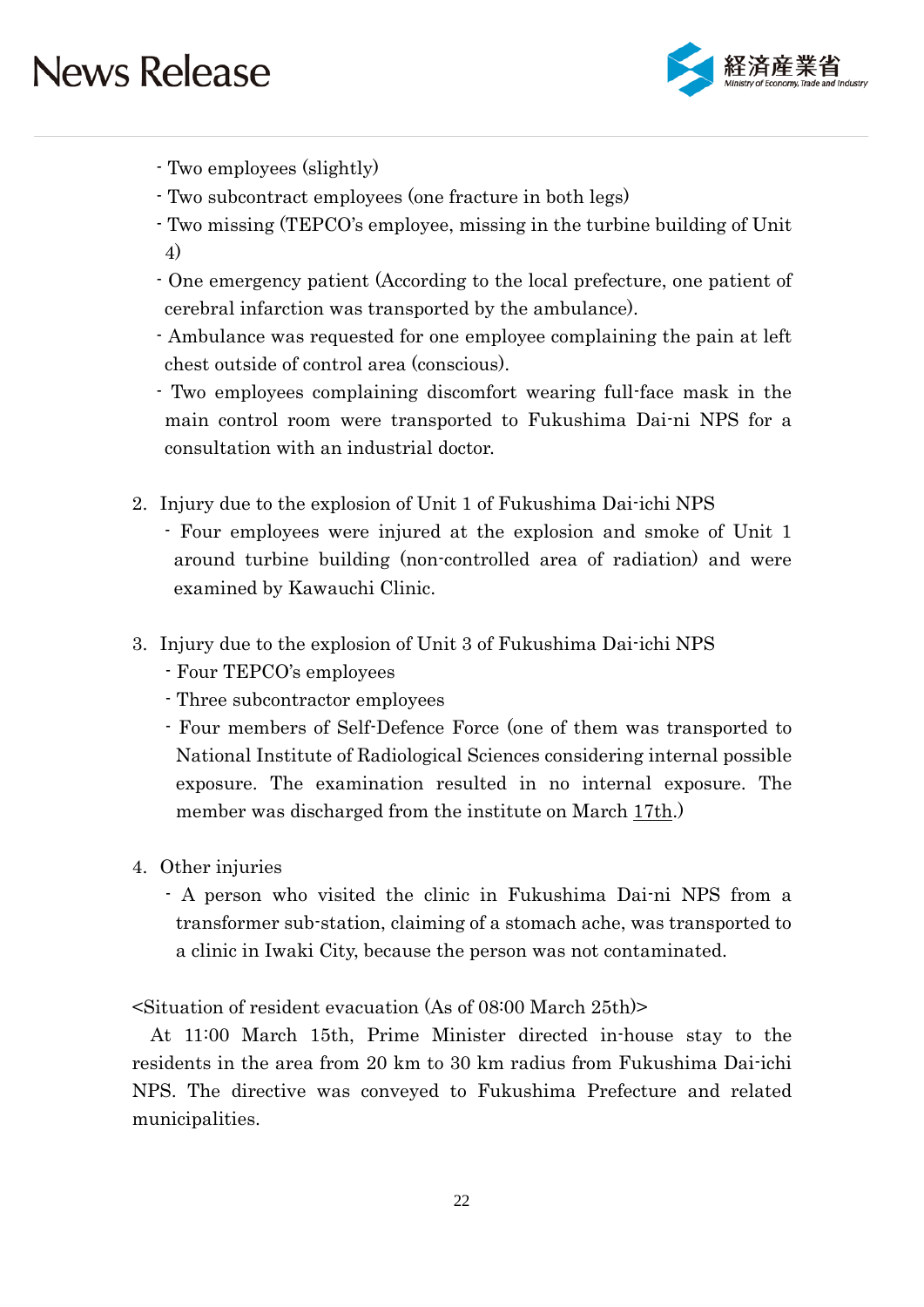

Regarding the evacuation as far as 20-km from Fukushima Dai-ichi NPS and 10-km from Fukushima Dai-ni NPS, necessary measures have already been taken.

- ・ The in-house stay in the area from 20 km to 30 km from Fukushima Dai-ichi NPS is made fully known to the residents concerned.
- ・Cooperating with Fukushima Prefecture, livelihood support to the residents in the in-house stay area are implemented.

<Directives regarding foods and drinks>

Directive from the Head of Government Nuclear Emergency Response Headquarters to the Prefectural Governors of Fukushima, Ibaraki, Tochigi and Gunma was issued, which directed above-mentioned governors to suspend shipment and so on of the following products for the time being.

(1) Items under the suspension of shipment and restriction of intake (As of March 23rd)

| Prefectures | Suspension of shipment                         | Restriction of intake            |
|-------------|------------------------------------------------|----------------------------------|
| Fukushima   | Non-head type leafy                            | Non-head type leafy              |
| Prefecture  | vegetables, head type leafy                    | vegetables, head type leafy      |
|             | vegetables, flowerhead                         | vegetables, flowerhead           |
|             | brassicas (Spinach,                            | brassicas (Spinach,              |
|             | Cabbage, Broccoli,                             | Cabbage, Broccoli,               |
|             | Cauliflower, <i>Komatsuna*</i> ,               | Cauliflower, <i>Komatsuna*</i> , |
|             | Kukitachina*,                                  | Kukitachina*,                    |
|             | <i>Shinobufuyuna*</i> , Rape,                  | <i>Shinobufuyuna</i> , Rape,     |
|             | Chijirena, Santouna*,                          | Chijirena, Santouna*,            |
|             | Kousaitai*, Kakina*, etc.),                    | Kousaitai*, Kakina*, etc.)       |
|             | Turnip, Raw milk                               |                                  |
| Ibaraki     | Spinach, <i>Kakina</i> <sup>*</sup> , Parsley, |                                  |
| Pref.       | Raw milk                                       |                                  |
| Tochigi     | Spinach, Kakina*                               |                                  |
| Pref.       |                                                |                                  |
| Gunma       | Spinach, Kakina*                               |                                  |
| Pref.       |                                                |                                  |

<sup>\*</sup>a green vegetable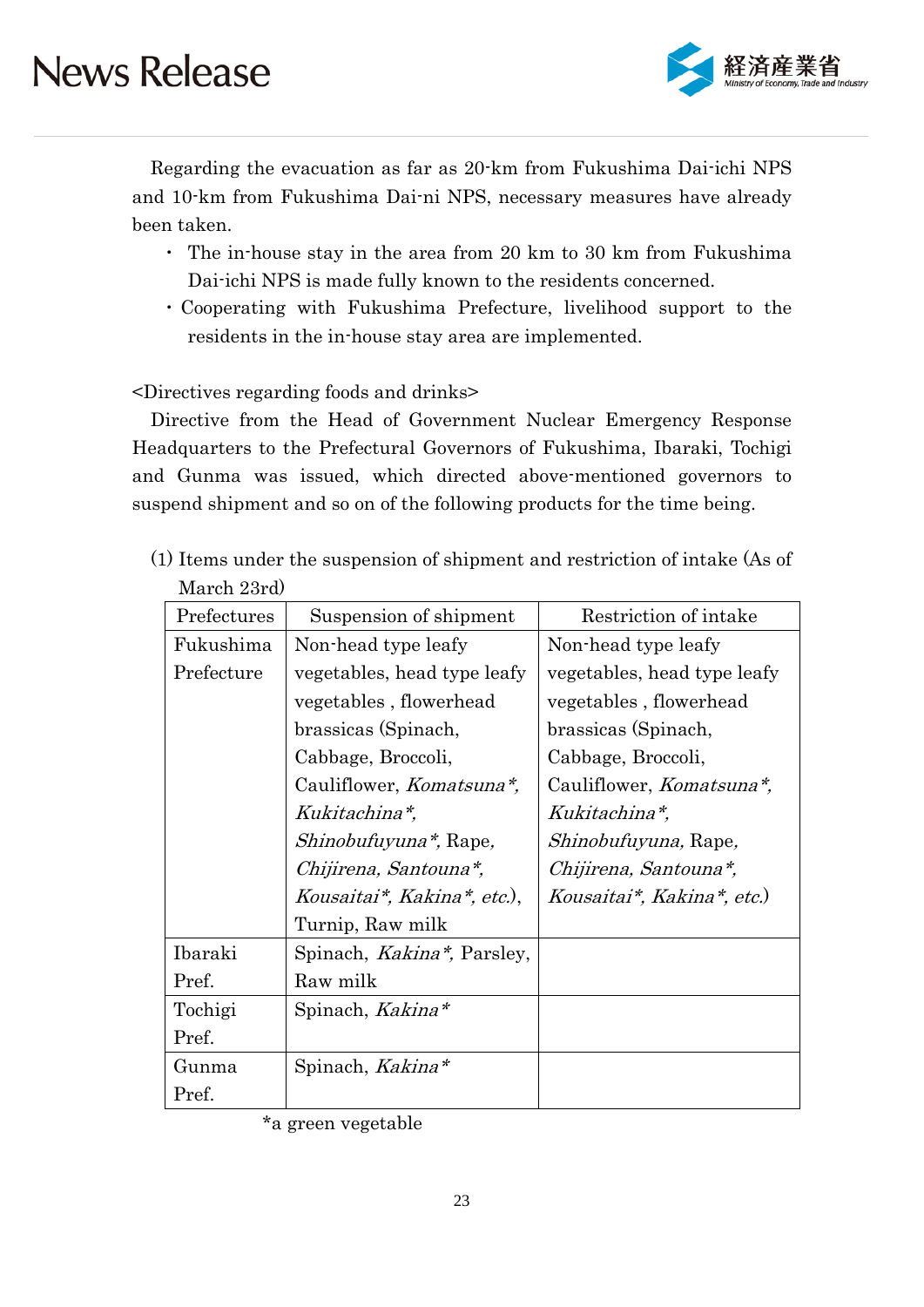

|          | (2) Request for restriction of drinking for tap-water (As of 18:00 March) |  |  |  |  |
|----------|---------------------------------------------------------------------------|--|--|--|--|
| $26th$ ) |                                                                           |  |  |  |  |

| Scope<br>under    | Water service (Local governments requested for        |  |  |  |  |  |
|-------------------|-------------------------------------------------------|--|--|--|--|--|
| restriction       | restriction)                                          |  |  |  |  |  |
| All residents     | Iitate small water service (Iitate-village, Fukushima |  |  |  |  |  |
|                   | Prefecture)                                           |  |  |  |  |  |
| <b>Babies</b>     | <fukushima prefecture=""></fukushima>                 |  |  |  |  |  |
| • Water services  | Koriyama-city water supply service (Koriyama-city)    |  |  |  |  |  |
| that continue to  | Minami-soma-city water service (Minami-soma-city)     |  |  |  |  |  |
| respond to the    | Kawamata-town water service (Kawamata-town)           |  |  |  |  |  |
| directive         | Iwaki-city water supply service (Iwaki-city)          |  |  |  |  |  |
|                   |                                                       |  |  |  |  |  |
|                   | <ibaraki prefecture=""></ibaraki>                     |  |  |  |  |  |
|                   | Tokai-village water supply service (Tokai-village)    |  |  |  |  |  |
|                   | Suifu area north small water service                  |  |  |  |  |  |
|                   | (Hitachiota-city)                                     |  |  |  |  |  |
|                   | Kita-ibaraki-city water service (Kita-ibaraki-city)   |  |  |  |  |  |
|                   | Kasama-city water service (Kasama-city)               |  |  |  |  |  |
|                   | Furukawa-city water service (Furukawa-city)           |  |  |  |  |  |
|                   | Toride-city water service (Toride-city)               |  |  |  |  |  |
|                   |                                                       |  |  |  |  |  |
|                   |                                                       |  |  |  |  |  |
| $\cdot$ Tap-water | <chiba prefecture=""></chiba>                         |  |  |  |  |  |
| supply service    | Kita-Chiba wide area tap-water supply service         |  |  |  |  |  |
| that continues to |                                                       |  |  |  |  |  |
| respond to the    |                                                       |  |  |  |  |  |
| directive         |                                                       |  |  |  |  |  |

<Directive regarding the ventilation when using heating equipments in the aria of indoor evacuation >

On March 21st, Directive titled as "Ventilation for using heating equipments within the in-house evacuation zone" from the Head of Local Emergency Response Headquarters to the Prefectural Governor and the heads of cities, towns and villages (Tomioka Town, Hutaba Town, Okuma Town, Namie Town, Kawauchi Village, Naraha Town, Minamisouma City,